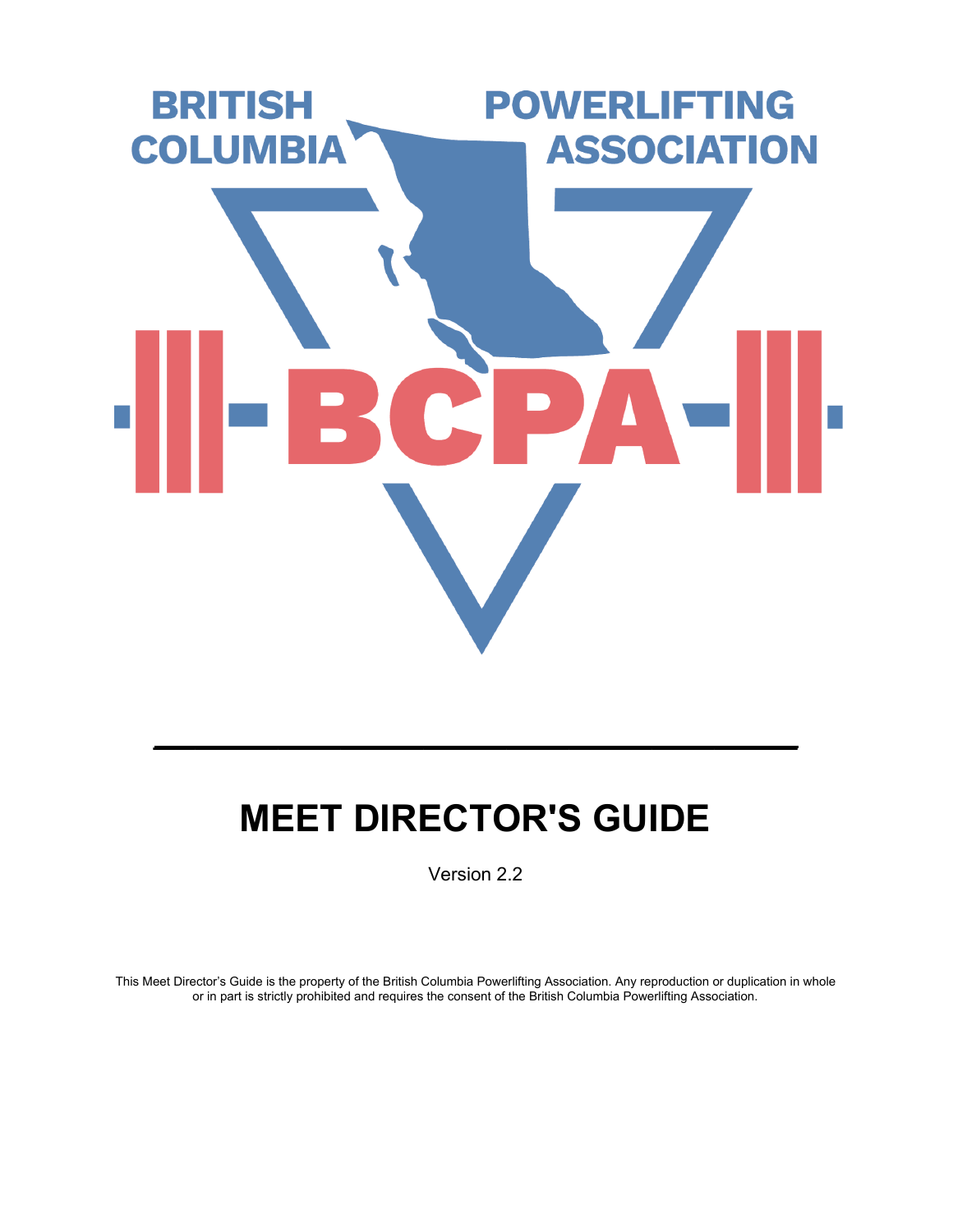### **Table of Contents**

|                                               | Page           |
|-----------------------------------------------|----------------|
| <b>Table of Contents</b>                      | 1              |
| Purpose                                       | $\overline{2}$ |
| Expectations                                  | 3              |
| Before Submitting a Sanctioning Form          | 4              |
| <b>Timeline Checklist</b>                     | 6              |
| <b>Venue Requirements</b>                     | $\overline{7}$ |
| Doping Control                                | 9              |
| <b>Event Equipment</b>                        | 10             |
| Creating an Entry Form                        | 11             |
| Event Promotion and Sponsorship               | 14             |
| Creating a Lifters Roster and Flight Schedule | 15             |
| <b>Volunteer Requirements</b>                 | 17             |
| <b>Applicable Forms</b>                       | 19             |
| Day of the Competition                        | 20             |
| <b>Competition Results</b>                    | 21             |
| <b>Final Words</b>                            | 22             |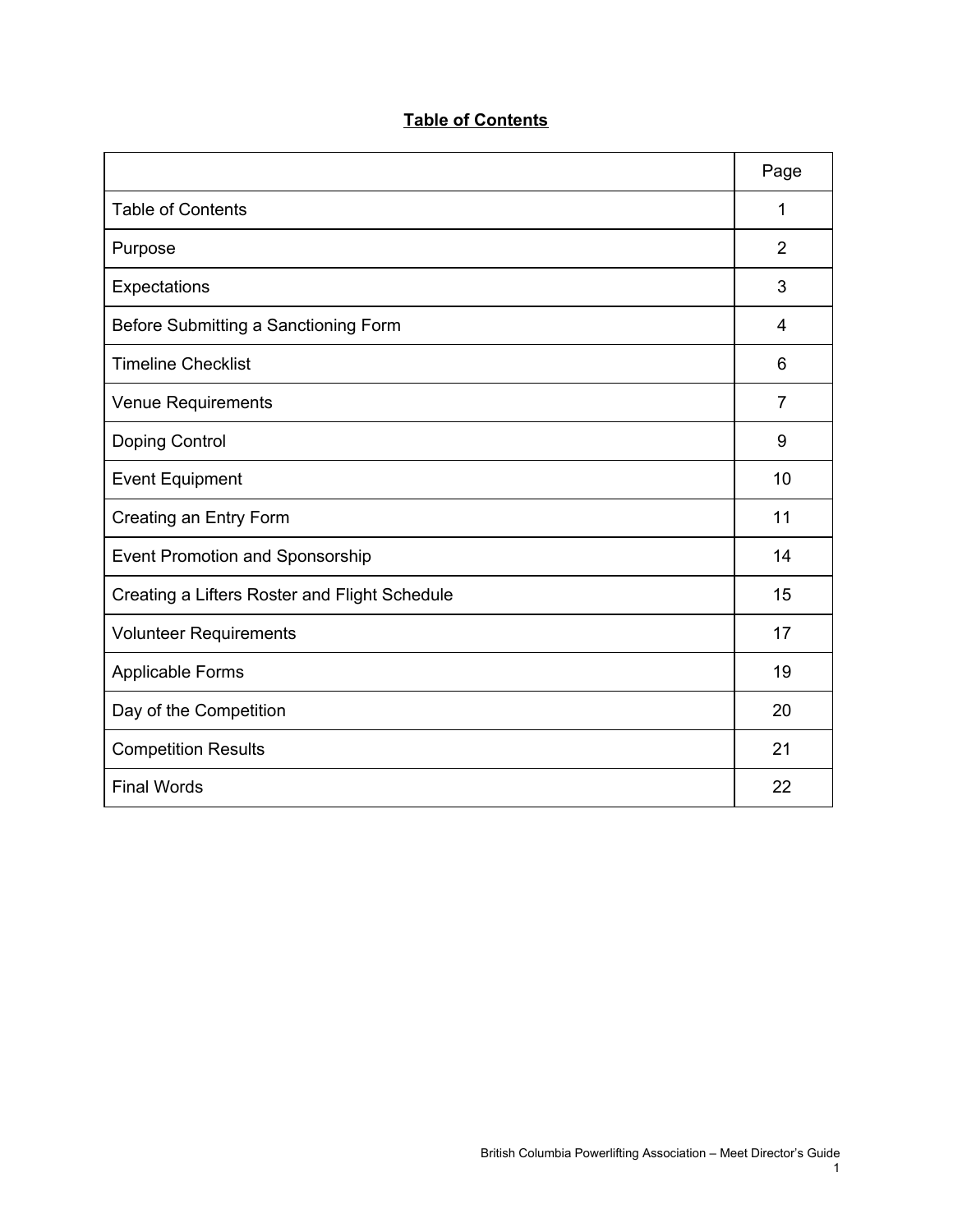#### **Purpose**

To assist the Meet Director(s) in complying with all, or any part of the British Columbia Powerlifting Association, Canadian Powerlifting Union and/or International Powerlifting Federation's rules, regulations, constitutions and by-laws.

To ensure that consistency and proper standards will be adhered to, so our lifters know what to expect at each and every competition and allow concentration on his/her performance.

Any individual(s) or BCPA registered Club may hold a competition. This in-depth guide will help the Meet Director prepare for their competition from start to finish.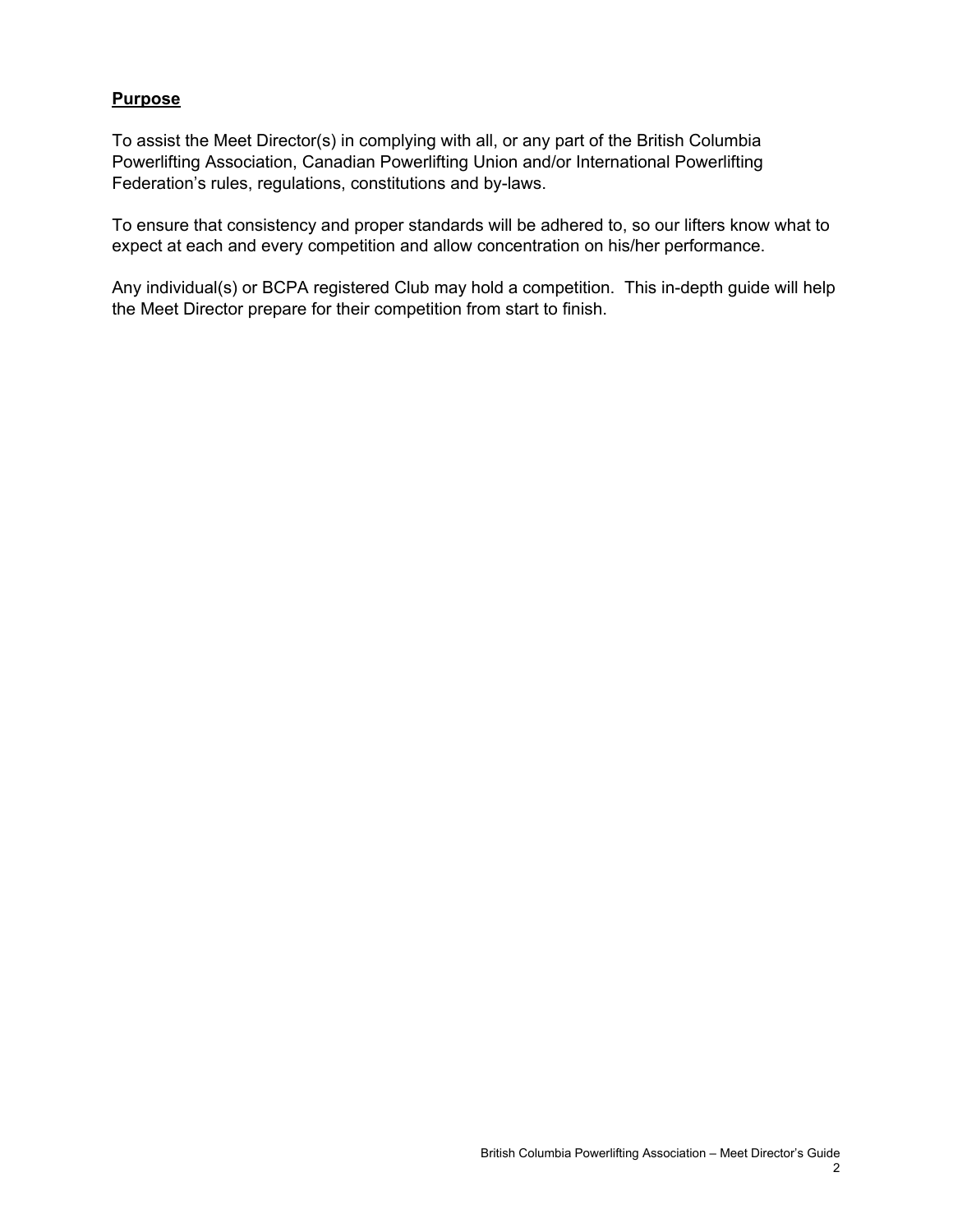### **Expectations**

#### **What is expected from the Meet Director(s)**

You, as the Meet Director(s) will run the competition from the beginning to the end. The checklist provided in this guide will help you stay within the timelines so that you are properly prepared leading up to the day of the competition.

#### **What to expect from the BCPA**

The BCPA will provide support in ensuring that your competition will be successful and within BCPA standards. The BCPA Executive will provide you with assistance in the preparation of the competition and oversee during the competition. You will be assigned a liaison with whom you will be able to direct your questions to.

The BCPA will provide most of the necessary equipment for a competition. You will be able to rent from the BCPA or a rental company any equipment over and above what is provided by the BCPA.

In addition to the equipment he BCPA will provide referees and certified scorekeepers for your competition.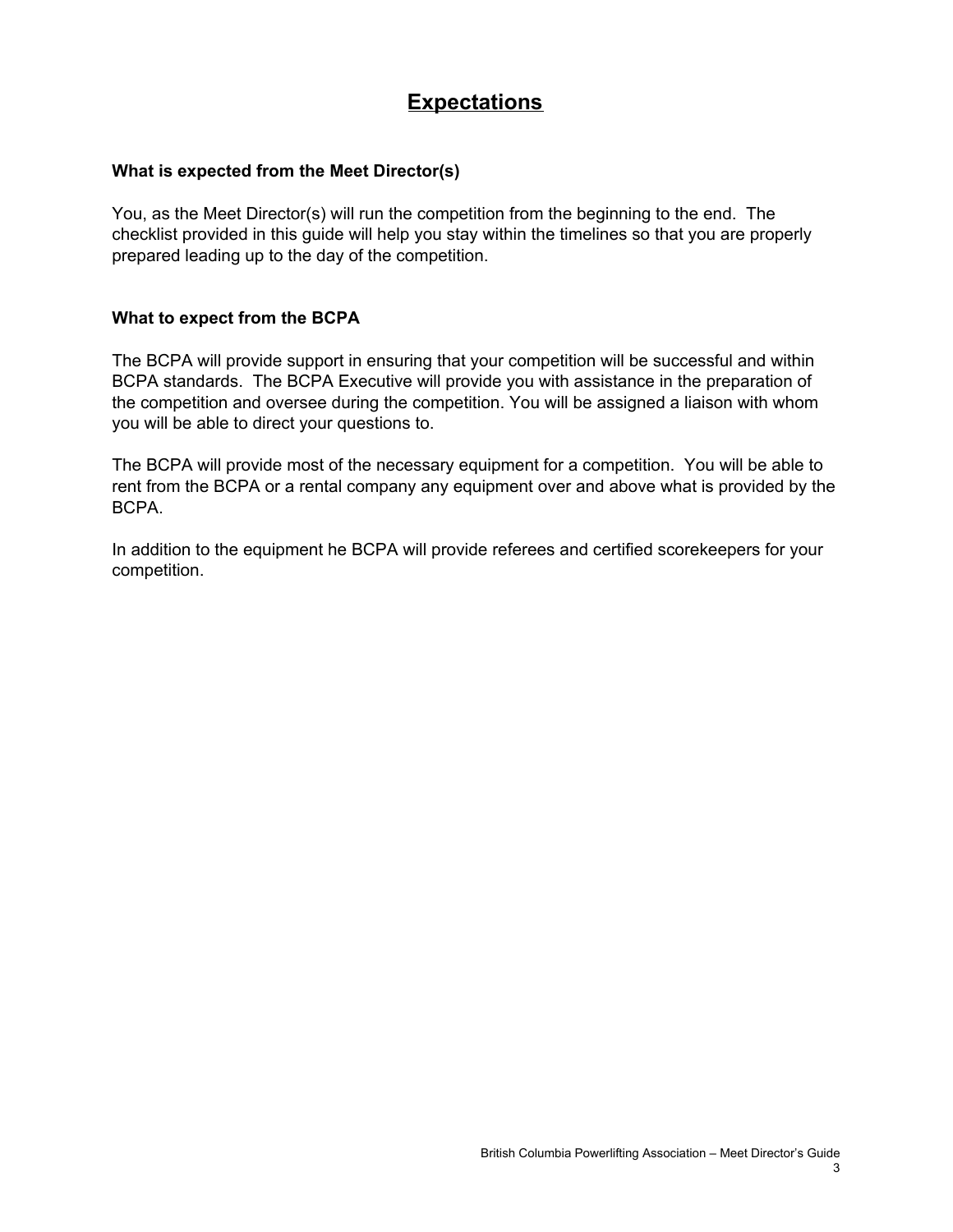# **Before Submitting a Sanctioning Form**

You must apply for sanctioning for a competition within BCPA. Before you consider submitting a Competition Sanctioning Form keep these things in mind:

1. *Venue*. Do you know where you will be holding your competition? Does the facility have enough space to set up the competition platform, at least 2 warm up platforms and have enough space for spectators? Does the facility have enough washrooms? Will it be easy to load and unload the equipment? Does the facility have a secure room available for use by Canadian Centre for Ethics anti-doping officials? Does the facility require a certificate of insurance from the BCPA or require additional insurance? You must have a venue secured before you submit a sanctioning form. For more details on venue requirements see page 7.

2. *Date of competition*. Do you have an idea of when you want to hold your competition? Does it conflict with any other competitions set out in the BCPA calendar? <http://bc-powerlifting.com/calendar/> It is not in the sport's or your best interest to conflict on dates as this could result in a shortage of lifters, volunteers and spectators.

3. *Type of Competition.* Determine what type of competition you wish to hold, e.g. Powerlifting only, Bench Press only, Special Olympics only or a combination of these. Any special entries or type of competition, must be included in the Competition Sanctioning Form to receive approval. All competitors must have a valid IPF membership. There will be no restrictions to the number of Special Olympic athlete entries.

4. *Type of Awards.* It will be at your discretion as to the type of, or design of the overall awards and medallions. Overall awards will be given to each age category, as long as there are a minimum of 5 lifters per age category. Age categories may be combined for an overall award if they fall within the same sub-groups, for example combining Sub-Juniors with Juniors or combining all Masters age categories, for the purposes of reaching the 5 lifter minimum for an overall award. Placement for overall awards is ranked by IPF Formula. Any other awards must receive prior approval from the BCPA Executive Board. Medallions will be given to each 1st, 2nd and/or 3rd place holder for each weight and age class. It is recommended that you order a few extra medals to compensate for lifters that do not make weight and have to lift in a different weight class. All designs for the overall awards and medals must be done in a tasteful fashion and will not include any expletives or crude designs.

5. *Volunteers.* Please ensure that you will have enough volunteer support before submitting a competition sanctioning form. If you do not have the volunteer support to run a competition and additional workload is placed on the BCPA executive, you will be at risk of forfeiting your pro-forma bond. Please see the volunteer requirements on page 17.

6. *Competition Fees.* You will be required to pay to the BCPA the following contest fees:

● Pro-Forma Bond. This amount will be set out in the Competition Sanctioning Form. The Pro-Form Bond will be required at the time of submitting the Competition Sanctioning Form. Once your competition has been approved, the bond will be held until the end of the competition. If all conditions of the Competition Sanctioning Form have been complied with, the full amount will be returned to you. If your Competition Sanctioning Form is not approved, the bond will be returned to you.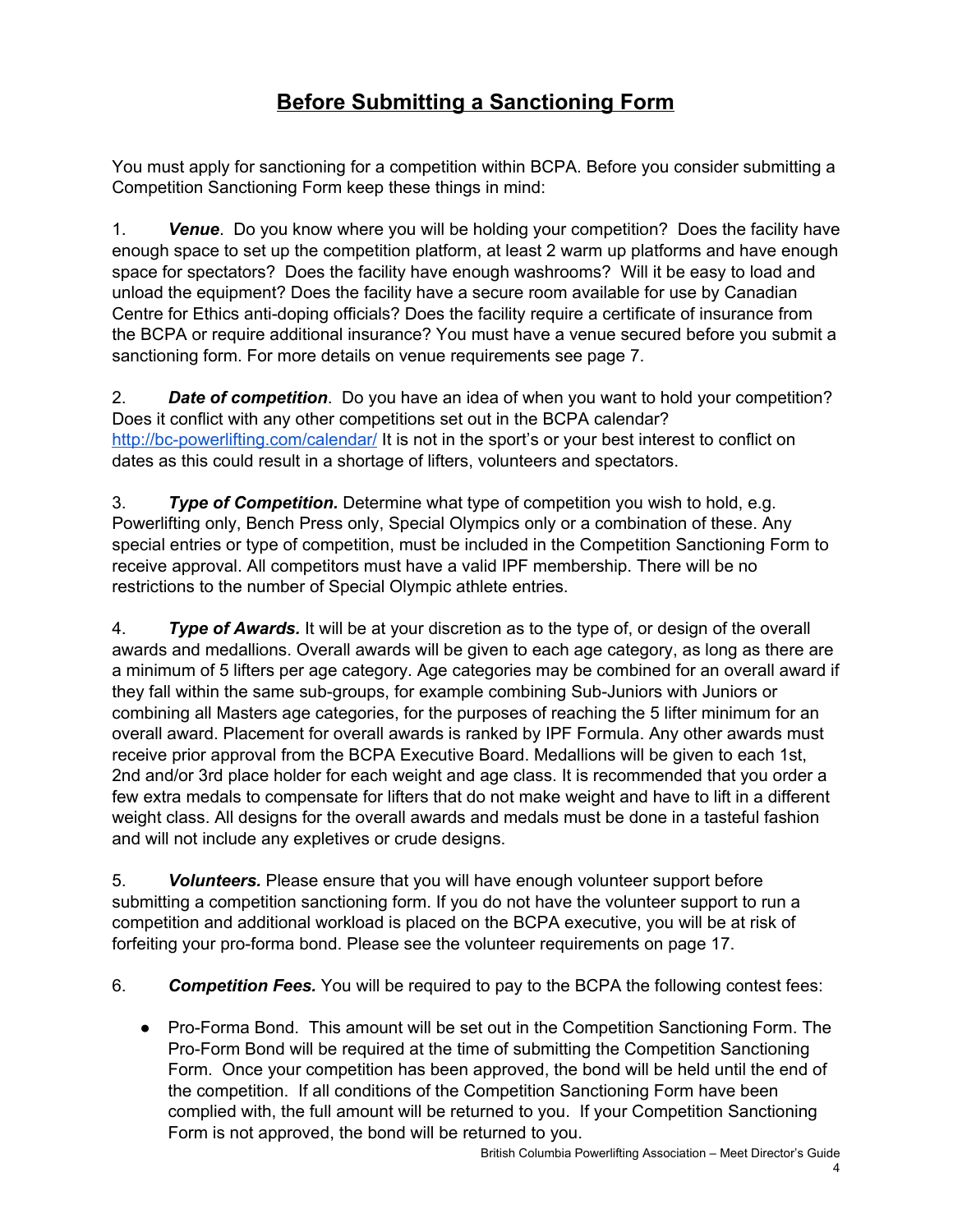- Sanctioning Fee. You will be required to pay to the BCPA a sanctioning fee as set out in the Competition Sanctioning Form. This fee must be paid to the BCPA 4 weeks before the contest date.
- Doping Fee. All entries, including any Special Olympian entries, are subject to an anti-doping fee. The amount is set out in the Competition Sanctioning Form. You will need to pay this amount to the BCPA no later than 3 weeks before the contest date. This fee is collected to go into the BCPA anti-doping account and put towards doping tests throughout the year.
- BCPA Equipment Transport Fee. You will be required to reimburse the BCPA for any costs it may incur as a result of your contest. These costs can include, but are not limited to, transportation of equipment, additional insurance and/or accommodation for officials. An invoice, if any, will be provided to you at the completion of your contest.

These are the main things you will need to know. The BCPA will answer any other questions you may have before you submit your Competition Sanctioning Form.

Good luck!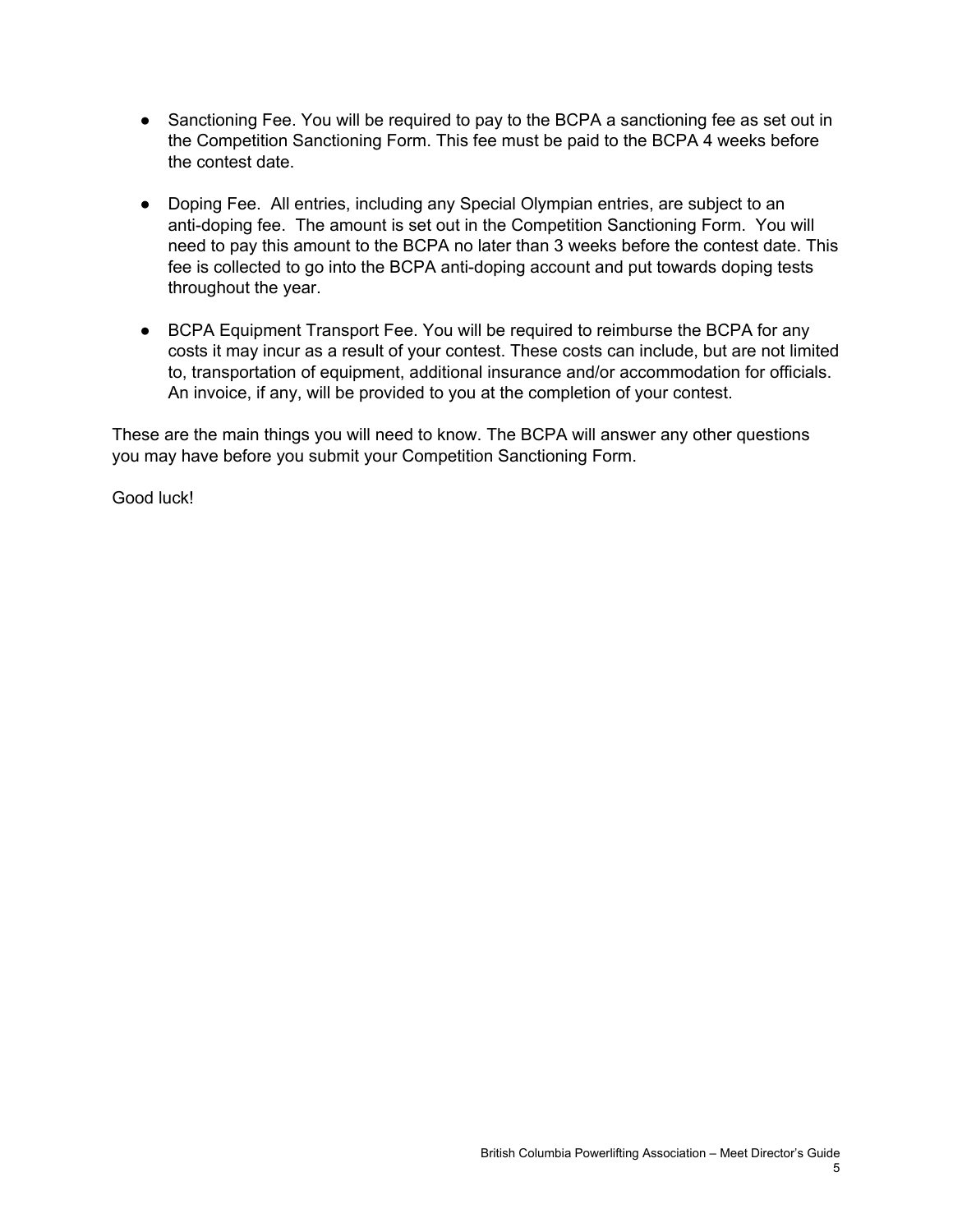# **Timeline Checklist**

#### **\*\*\*Please note that these timeline requirements must be met in order for a competition to maintain its sanctioned status by the BCPA. Failure to adhere to these can result in the removal of sanctioning.\*\*\***

**Minimum 6 months** prior to the proposed competition date:

● A completed sanction form must be submitted to the BCPA Executive for approval. <https://form.jotform.com/63086101805247>

**Minimum 12 weeks** prior to the proposed competition date:

● Entry form must be submitted to the BCPA Executive for approval.

**Minimum 10 weeks** prior to the proposed competition date:

● Final draft of any event artwork for approval, e.g. posters, T-shirt designs, programs and logos must be submitted to the BCPA Executive for approval. Poster details poster must have the following logos: WADA, IPF, BCPA.

**Minimum 6 weeks** prior to the proposed competition date

- Officiating Chairperson must be contacted to coordinate a request for referees.
- Scorekeepers' Chair must be contacted to coordinate a request for scorekeepers and scorekeepers' assistants.

**Minimum 4 weeks** prior to the proposed competition date:

- Contest sanctioning fee of **\$5.00** per registered competitor must be paid to the BCPA treasurer.
- Anti-doping fee of **\$10.00** per registered competitor must be paid to the BCPA treasurer.
- Request certificate of insurance from the BCPA if needed

**Minimum 3 weeks** prior to the proposed competition date:

- Any draft Contest Program must be submitted for approval to the BCPA Executive.
- Arrangements must be made with the BCPA Executive for the delivery of the competition equipment.
- Send email to all registered athletes reminding them to have a valid BCPA membership and to have their CCES course completed or Certificate up to date. Include in the email the Athlete Weigh-In document to be completed before the day of the competition.
- Complete detailed lifters' roster and flight schedule must be submitted.

**Minimum 7 days** prior to the proposed competition date.

● Confirmation with the BCPA Executive of equipment pick up and drop off times.

**Maximum 1 day** after the competition.

● Make arrangements with the Scorekeepers' Chair to submit the finalized competition results to the BCPA and CPU.

**Maximum 5 days** after the competition date (optional).

● Provide a "Letter from the Meet Director" to give a general overview of the experience of directing the competition and to thank the volunteers and lifters.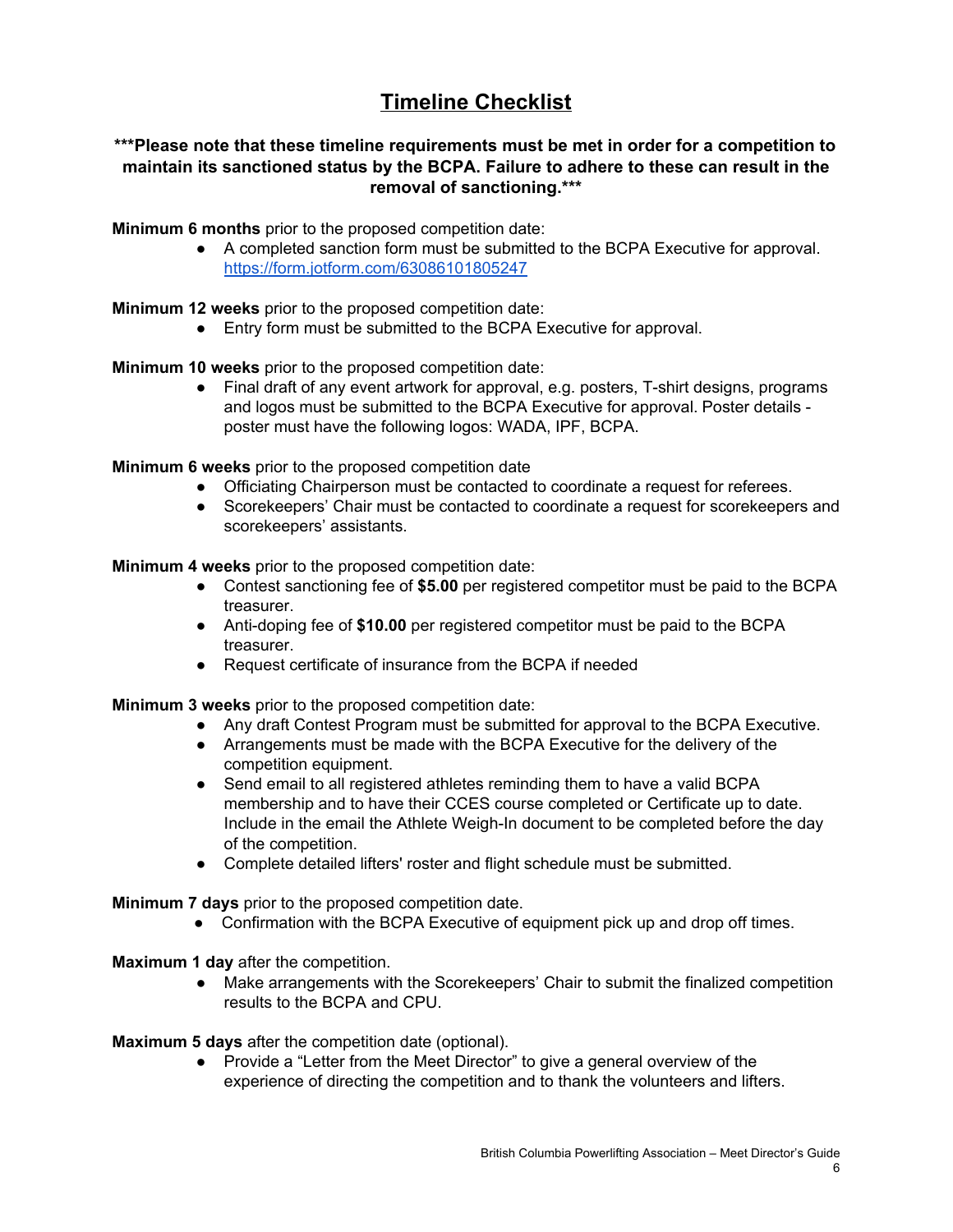### **Venue Requirements**

When choosing a competition location, several things need to be taken into consideration.

Ease of loading equipment, both in and out of the venue (avoid stairs and elevators). Safety of the volunteers, athletes and spectators must be taken into consideration during the loading and unloading of the equipment.

If possible, proximity to hotel or accommodation for lifters and spectators should be considered.

The venue must also have sufficient room to allow for spectators. Although crowd size is not always predictable, space for 80-100 people should be sufficient.

Adequate space is needed for the lifting platform, referees, jury (if needed) and score table. As well, sufficient room should be taken into account for monitors and screens to project the scoresheet and referee lights. The warm up area must be of sufficient size to accommodate at least two platforms for a local competition; however the BCPA recommends three platforms.

#### **It is essential for the venue to have a strong and stable WiFi Internet connection to run the scorekeeping program. If WiFi is not available, a cellular hotspot can be used.**

The venue should include four separate rooms/areas for the following meet functions:

- 1. Weigh-in Room A room in which the weigh-in can be carried out. Include a table for the referees. This room must provide privacy for the athletes weighing in and should not be used for any other purpose throughout the course of weigh-ins.
- 2. Equipment Check Area An area close to the weigh-in room. This area should have sufficient space for an equipment check table (minimum of two 8-foot tables), chairs for Referees and ample room for lifters to line up with their equipment.
- 3. Washrooms There should be a minimum of 2 washrooms at the venue to be used by the athletes and spectators. If the venue does not provide enough washrooms, portable washrooms should be rented.
- 4. Doping Control Room A separate secure, lockable room, complete with washroom facility is required.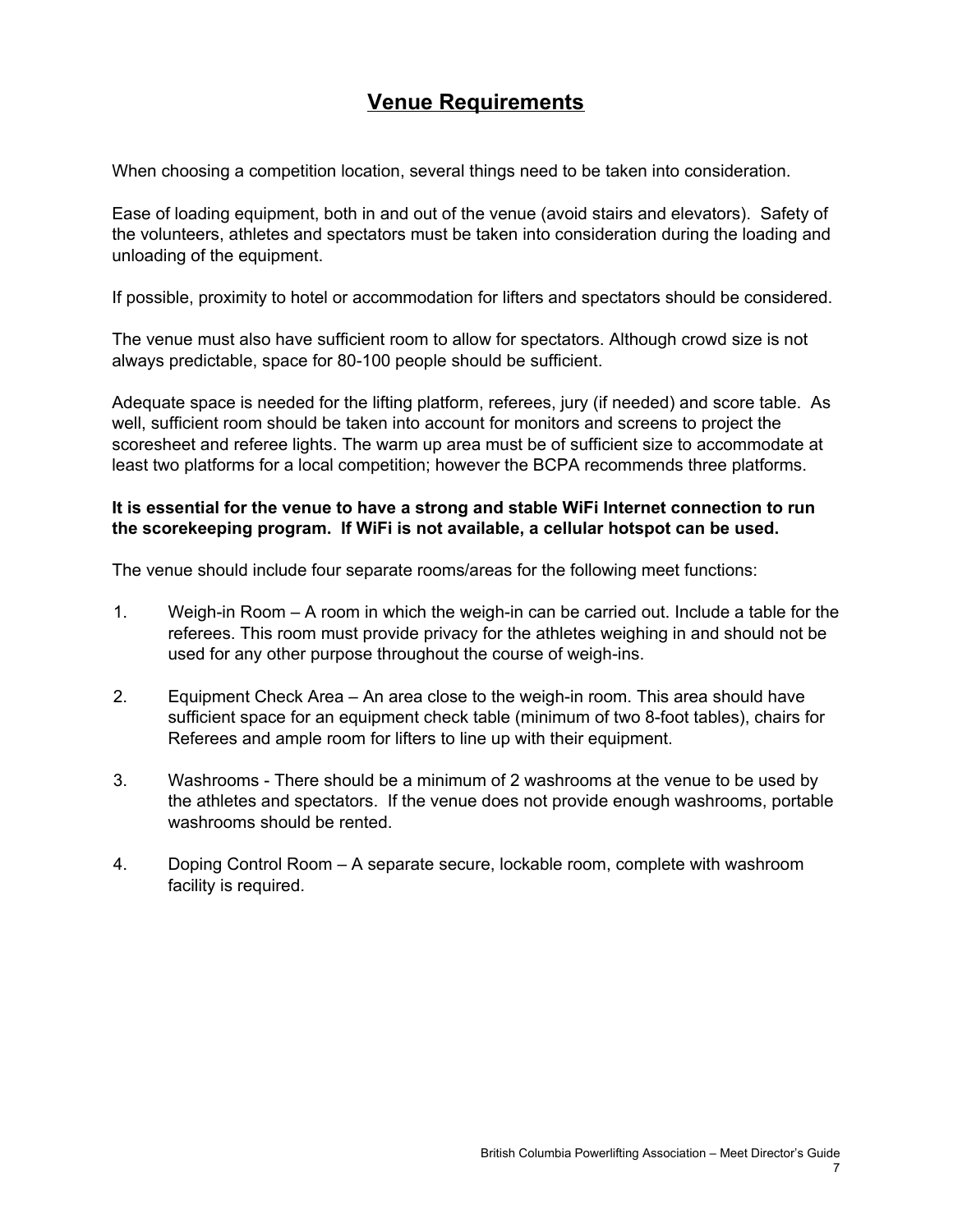#### **Competition floorplan**

Sample layout of a competition site stage and warm up area. Each platform will be 8 feet by 8 feet. Ensure that there is plenty of room for the athletes and referee to move freely and safely.



*Note: This is just an example of a floor plan. Each venue will have to be adjusted accordingly.*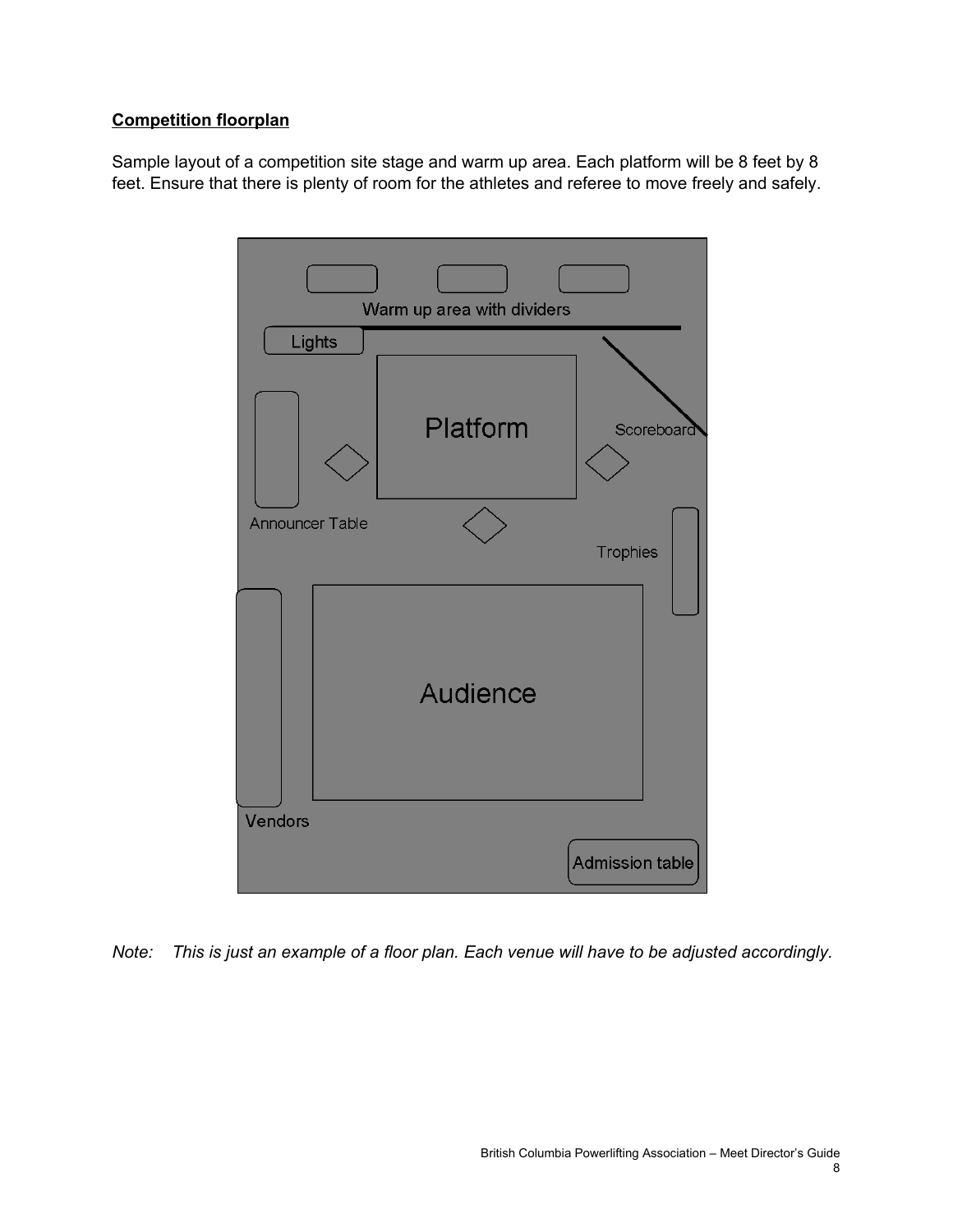# **Doping Control**

The BCPA and CPU follow the Doping Control requirements of the Canadian Centre for Ethics in Sport (CCES), as an affiliate with the world-wide WADA/IOC programs. All testing is done by CCES personnel.

If doping control testing is to take place at your event, although it does not happen at every contest, there are a number of requirements that must be met. You will not be notified prior to your competition whether doping control testing will take place, so you must meet these requirements in order to be prepared for doping control to be present.

Complete links to documents explaining requirements for Doping Control can be found on the [http://www.powerlifting.ca/drug\\_control.html](http://www.powerlifting.ca/drug_control.html).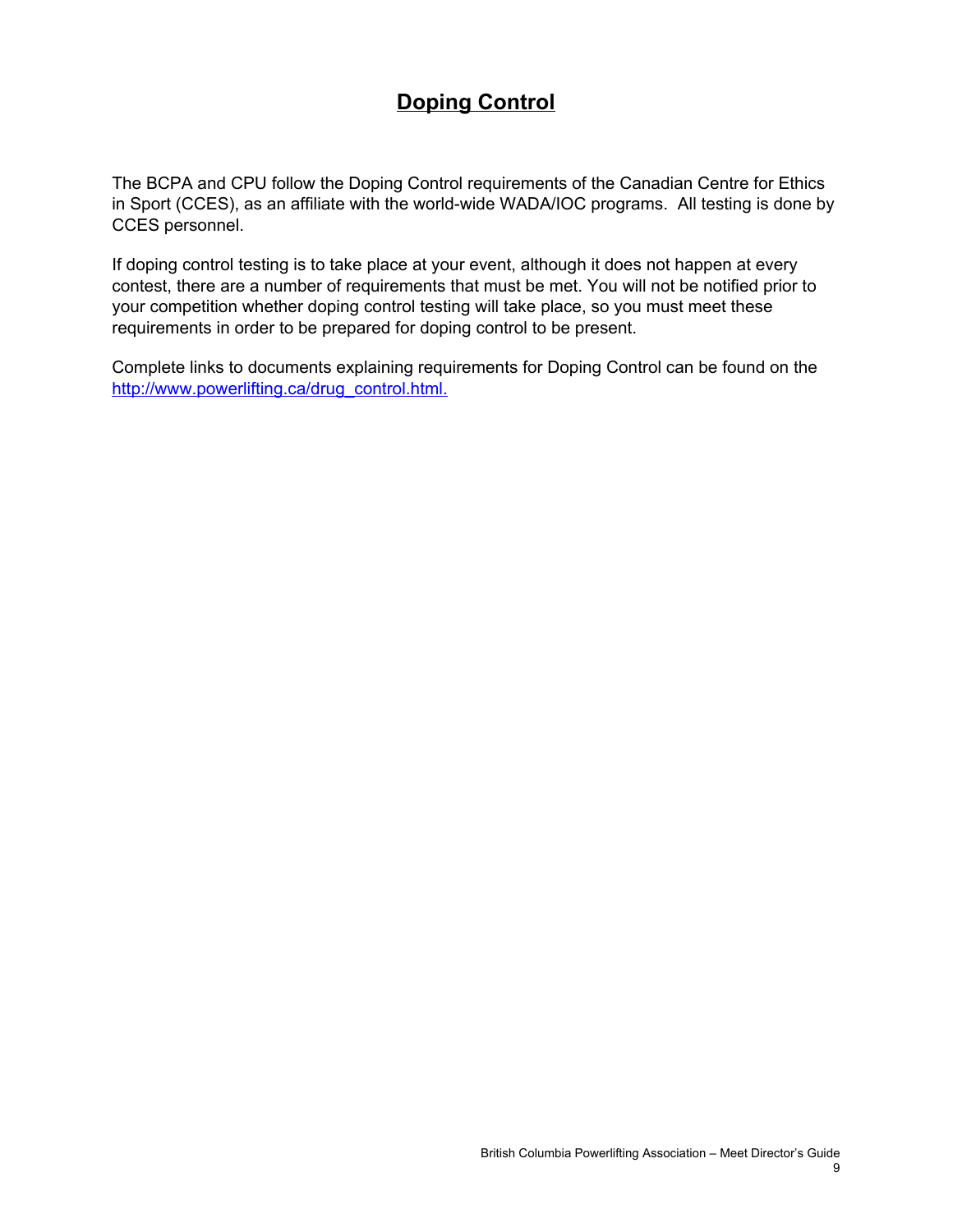### **Equipment**

**\*\*\*The Meet Director(s) or Club will be responsible for any damage to the BCPA equipment. If any equipment is damaged, the Meet Director(s) or Club will be issued a repair invoice for the damages plus a \$50.00 fee.\*\*\***

#### **General Setup Equipment**

The BCPA will supply all electronics, platforms and warm-up room equipment to run your competition. As an added convenience, the BCPA has equipment for rent to the meet directors such as table cloths, pipe and drape, high powered projectors and large screens. Renting this equipment from the BCPA will be less expensive and will be delivered to venue. All proceeds received go to upgrading BCPA equipment.

For more details on BCPA equipment rental go to: <https://form.jotform.com/82916615841260>

#### **You will need to supply the following items:**

- 1. Mop or vacuum to clean up powder and chalk.
- 2. Ample chalk for both the warm-up area and the area leading to the contest platform
- 3. Two rolls of gaffers tape to tape down all cables and wires.
- 4. Head table and chairs for four people minimum: Announcer, BCPA Scorekeeper, Scorekeeper Assistant and Expeditor.
- 5. Table to display awards.
- 6. Table and chairs for jury, if needed.
- 7. Table for equipment check.
- 8. Tables to fill out attempt cards
- 9. Chairs in the staging area arranged out of view of the audience and to avoid congestion.
- 10. Adequate seating for the spectators.
- 11. Garbage cans for the warm up and spectators area.
- 12. 12 Sealed bottles water will be required for drug testing..
- 13. Food and drinks for volunteers, placed in a designed volunteer area.

All power cords shall be taped down using low tack tape (Gaffers Tape) in all areas with walking traffic. If BCPA cords are to be used, only Gaffers Tape is to be used on them. *The Meet Director will be responsible for replacing all BCPA cords or wires that have any remaining adhesive tape or residue*.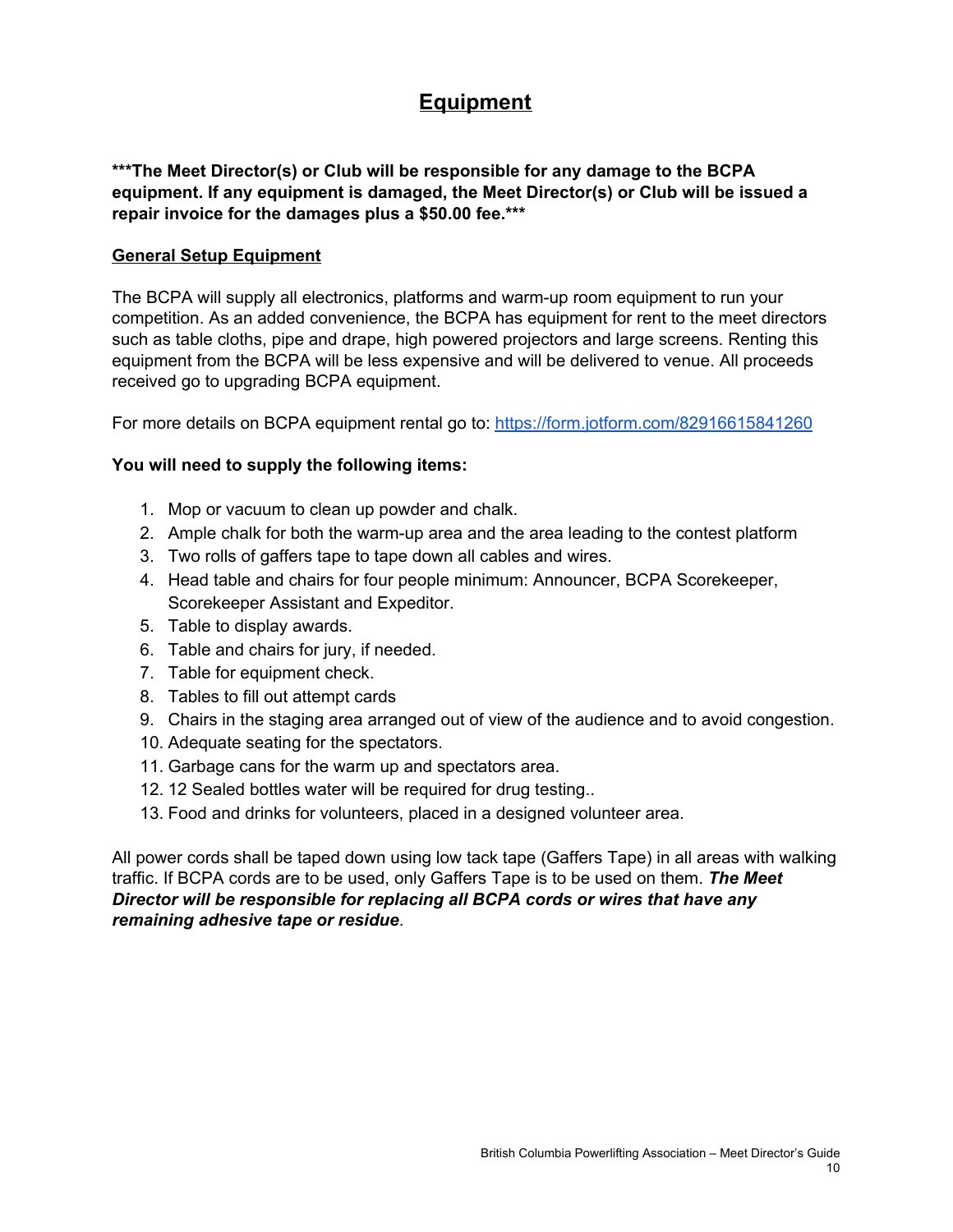# **Creating an Entry Form**

Prior to the opening of registration for your competition, your draft entry form will need to be sent to the BCPA for approval. The entry form will need to contain website links for the IPF rules, Approved Equipment List and to the CCES True Sport module.

| <b>SAMPLE ENTRY FORM</b>                      |                                                                                                                                                                                                                                                                                                                                                                                                   |  |  |  |  |  |  |  |  |  |
|-----------------------------------------------|---------------------------------------------------------------------------------------------------------------------------------------------------------------------------------------------------------------------------------------------------------------------------------------------------------------------------------------------------------------------------------------------------|--|--|--|--|--|--|--|--|--|
| Date:<br>Location:                            | Name and Year of Competition<br>Date of competition<br><b>Address of competition</b>                                                                                                                                                                                                                                                                                                              |  |  |  |  |  |  |  |  |  |
| Schedule:                                     | Number of sessions and the weigh-in and lifting start times. There must be two hours<br>between weigh-in and lifting start times.                                                                                                                                                                                                                                                                 |  |  |  |  |  |  |  |  |  |
|                                               | <b>Example:</b><br>Session 1 - Weigh-ins 7am, Lifting at 9am<br>Session 2 - Weigh-ins 11am, Lifting 1pm                                                                                                                                                                                                                                                                                           |  |  |  |  |  |  |  |  |  |
|                                               | *** ALL TIMES ARE SUBJECT TO CHANGE BASED ON REGISTRATION NUMBERS ***<br>*** THIS COMPETITION WILL BE CAPPED AT 50 LIFTERS***                                                                                                                                                                                                                                                                     |  |  |  |  |  |  |  |  |  |
| <b>Sanctioned By:</b>                         | Canadian Powerlifting Union(CPU) & British Columbia Powerlifting Association(BCPA)                                                                                                                                                                                                                                                                                                                |  |  |  |  |  |  |  |  |  |
| <b>Rules:</b>                                 | IPF Rules and drug testing to IPF specifications:<br>www.powerlifting.sport/rulescodesinfo/technical-rules.htm                                                                                                                                                                                                                                                                                    |  |  |  |  |  |  |  |  |  |
| <b>IPF Approved</b><br><b>Equipment List:</b> | www.powerlifting.sport/rulescodesinfo/approved-list.html                                                                                                                                                                                                                                                                                                                                          |  |  |  |  |  |  |  |  |  |
| Eligibility:                                  | Open to all BCPA/CPU members that are in good standing, with a valid CPU membership.<br>- CPU memberships must be obtained before the contest date. See CPU website for<br>membership application and details. http://www.powerlifting.ca/membership.html<br>- CCES True Sport Clean course must be completed and current before contest date.<br>http://powerlifting.ca/drug_cadp_elearning.html |  |  |  |  |  |  |  |  |  |
| <b>Entry fees:</b>                            | Powerlifting (3 lifts) - Recommended not exceed \$100<br>Bench Press Only - Recommended not exceed \$90                                                                                                                                                                                                                                                                                           |  |  |  |  |  |  |  |  |  |
|                                               | **All entrants will receive a t-shirt** [Optional]                                                                                                                                                                                                                                                                                                                                                |  |  |  |  |  |  |  |  |  |
| Awards:                                       | Medals awarded to the 1st, 2nd and 3rd place finishers in each weight class/division and<br>category<br>Best lifter (Overall) Awards - Male/Female in each age division (minimum of 5 lifter per age<br>division). Any other awards will need to receive approval by the BCPA Executive Board.                                                                                                    |  |  |  |  |  |  |  |  |  |
| <b>Meet Director:</b>                         | <b>Meet Director name(s)</b><br><b>Meet Director contact information</b>                                                                                                                                                                                                                                                                                                                          |  |  |  |  |  |  |  |  |  |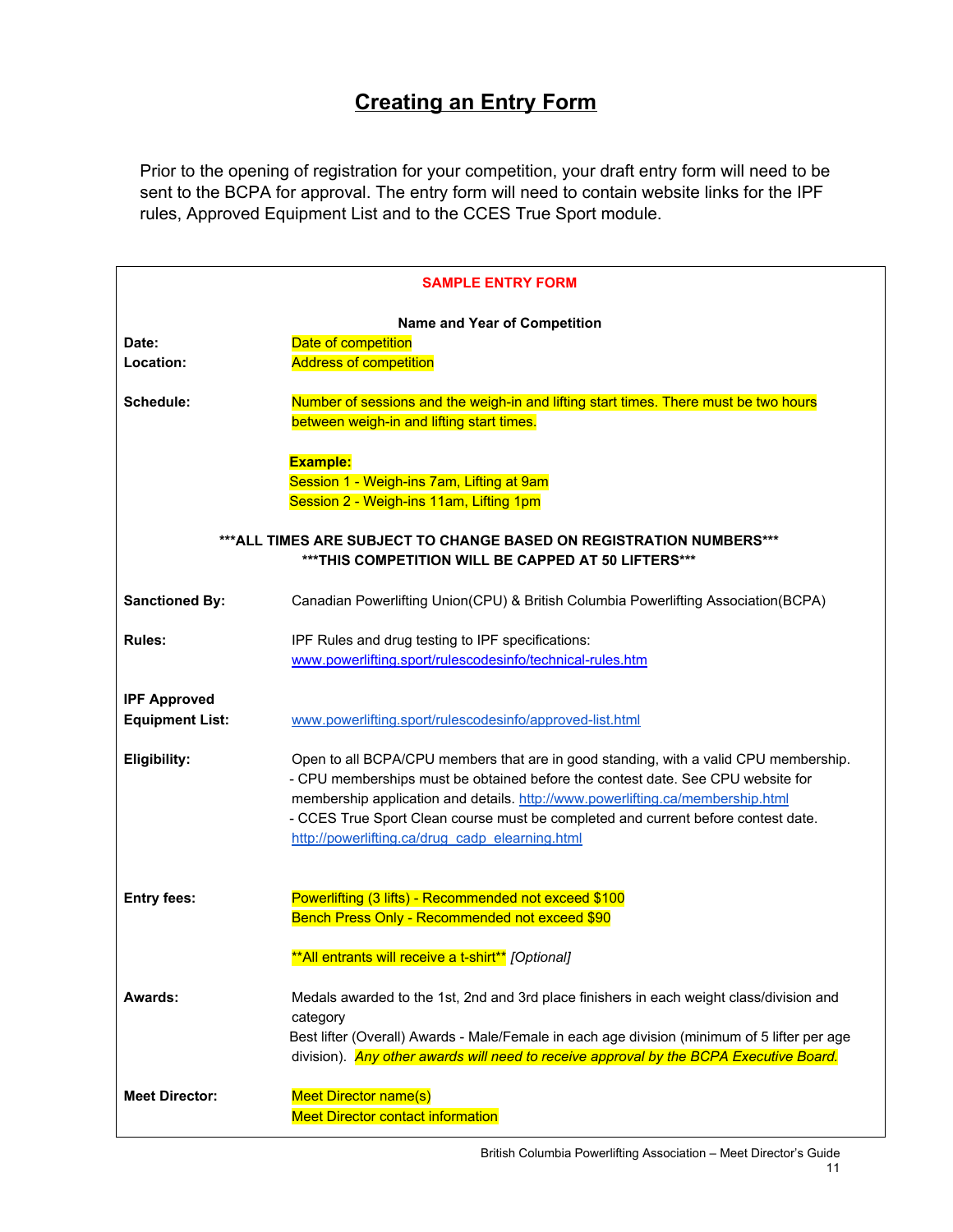| <b>Entry Deadline:</b>          | Entry Deadline to be no less than 3 weeks before the contest date.                                                                                                                                                                                                                                                                                                                                                                                                                                                                                                                                                                                                                                                                                                                                                                                                                                                                                                      |
|---------------------------------|-------------------------------------------------------------------------------------------------------------------------------------------------------------------------------------------------------------------------------------------------------------------------------------------------------------------------------------------------------------------------------------------------------------------------------------------------------------------------------------------------------------------------------------------------------------------------------------------------------------------------------------------------------------------------------------------------------------------------------------------------------------------------------------------------------------------------------------------------------------------------------------------------------------------------------------------------------------------------|
| <b>PLEASE READ:</b>             | - ALL ENTRIES ARE NON-REFUNDABLE (Meet Director's discretion)<br>- Bring picture ID along with your printed CPU card to present to the weigh in official.<br>- All lifters must have a copy of your CCES certificate of completion available at equipment<br>check.<br>- Coaching: will be limited to 1 coach per unequipped lifter. Equipped lifters may have up to 2<br>coaches.<br>- Warmup area: only for lifters and coach, all lifters must ensure the use of collars when<br>warming up<br>- Drug testing: This is a drug tested contest. Once a lifter has weighed in he/she accepts the<br>drug testing procedure IN FULL, and from that moment on is in the contest. The lifter may not<br>exit from the contest before it's completion even if he or she bombs out as this may be viewed<br>as a refusal to submit a sample for anti-doping control and if so will result in immediate<br>disqualification from the contest and suspension from the BCPA/CPU |
| <b>Athlete Information</b>      |                                                                                                                                                                                                                                                                                                                                                                                                                                                                                                                                                                                                                                                                                                                                                                                                                                                                                                                                                                         |
| <b>Full Name:</b>               |                                                                                                                                                                                                                                                                                                                                                                                                                                                                                                                                                                                                                                                                                                                                                                                                                                                                                                                                                                         |
|                                 | ***Full legal name as it appears on your government issued ID must be used. Failure to use your legal name may<br>result in anti-doping sanctions against you***                                                                                                                                                                                                                                                                                                                                                                                                                                                                                                                                                                                                                                                                                                                                                                                                        |
| <b>Birth Date:</b>              |                                                                                                                                                                                                                                                                                                                                                                                                                                                                                                                                                                                                                                                                                                                                                                                                                                                                                                                                                                         |
| E-mail:                         | <u> 1989 - Johann Barbara, martxa alemaniar a</u>                                                                                                                                                                                                                                                                                                                                                                                                                                                                                                                                                                                                                                                                                                                                                                                                                                                                                                                       |
| Phone #:                        |                                                                                                                                                                                                                                                                                                                                                                                                                                                                                                                                                                                                                                                                                                                                                                                                                                                                                                                                                                         |
| <b>Address:</b>                 |                                                                                                                                                                                                                                                                                                                                                                                                                                                                                                                                                                                                                                                                                                                                                                                                                                                                                                                                                                         |
| Sex:                            | Male<br>Female                                                                                                                                                                                                                                                                                                                                                                                                                                                                                                                                                                                                                                                                                                                                                                                                                                                                                                                                                          |
| Age Group:                      | Sub-Junior, Junior, Open, Masters I, Masters II, Masters III, Masters IV                                                                                                                                                                                                                                                                                                                                                                                                                                                                                                                                                                                                                                                                                                                                                                                                                                                                                                |
| Men's Weight<br>Class:          | 53kg (SJ/JR only), 59kg, 66kg, 74kg, 83kg, 93kg, 105kg, 120kg, 120+kg                                                                                                                                                                                                                                                                                                                                                                                                                                                                                                                                                                                                                                                                                                                                                                                                                                                                                                   |
| <b>Women's Weight</b><br>Class: | 43kg (SJ/JR only), 47kg, 52kg, 57kg, 63kg, 72kg, 84kg, 84+kg                                                                                                                                                                                                                                                                                                                                                                                                                                                                                                                                                                                                                                                                                                                                                                                                                                                                                                            |
| <b>Entry Fee:</b>               | Recommended not exceed \$100                                                                                                                                                                                                                                                                                                                                                                                                                                                                                                                                                                                                                                                                                                                                                                                                                                                                                                                                            |
| T-shirt size:                   | If applicable                                                                                                                                                                                                                                                                                                                                                                                                                                                                                                                                                                                                                                                                                                                                                                                                                                                                                                                                                           |
|                                 | Release of liability, waiver of claims, assumptions of risk and indemnity agreement:                                                                                                                                                                                                                                                                                                                                                                                                                                                                                                                                                                                                                                                                                                                                                                                                                                                                                    |
|                                 | By submitting this document you will leave certain legal rights including the right to sue. In consideration for permission<br>granted by the British Columbia Powerlifting Association to participate in contest name (the "Activities") I, the undersigned<br>myself, my heirs, executors and administrators, hereby acknowledge and agree to waive any and all claims that I have or<br>may in the future have against the Canadian Powerlifting Union, British Columbia Powerlifting Association, the City of                                                                                                                                                                                                                                                                                                                                                                                                                                                       |

Г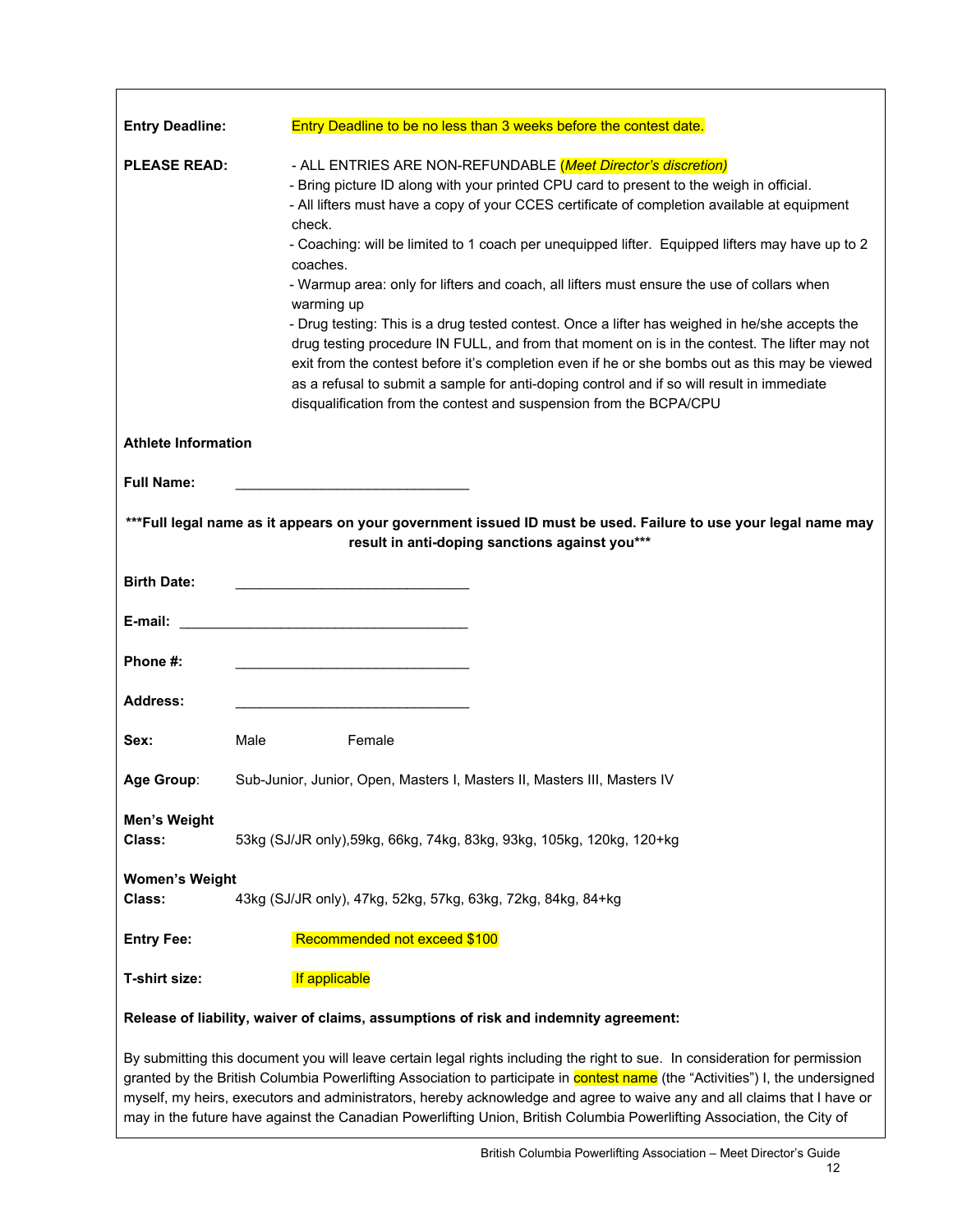$\blacksquare$ , venue name, the Province of BC and any of its employees, organizers, volunteers and sponsors of this competition, (the "Releasees") and to release the Releasees from any and all liability for any loss, damage, expense or injury including death, that I may suffer, or that my next of kin may suffer as a result of my participation in any Activities sponsored or organized by the Releasees, DUE TO ANY CAUSE WHATSOEVER, INCLUDING NEGLIGENCE, BREACH OF CONTRACT OR BREACH OF ANY STATUTORY OR OTHER DUTY OF CARE, INCLUDING ANY DUTY OF CARE OWED UNDER THE Occupiers' Liability Act, RSBC 1996 c. 37 on the part of the Releasees and also including the failure on the part of the Releasees to safeguard or protect me from the risks, dangers and hazards of participating in the activities. I realize that Powerlifting is a high risk sport and that I could be injured. I certify that I am in good physical health and that I have no serious health problems and that I assume full responsibility for such conditions. I accept that I am fully responsible for my well-being and safety in the warm up room, on the lifting platform and while I am competing at this event. I am also aware that I am responsible for the actions of any coach and entourage that attends this contest in my support. I HAVE READ THIS WAIVER AND RELEASE OF LIABILITY FORM, FULLY UNDERSTAND ITS TERMS, AND I UNDERSTAND THAT I HAVE GIVEN UP SUBSTANTIAL RIGHTS BY SUBMITTING IT, AND SIGN IT FREELY AND VOLUNTARILY WITHOUT ANY INDUCEMENT.

**Signature:** \_\_\_\_\_\_\_\_\_\_\_\_\_\_\_\_\_\_\_\_\_\_

Date: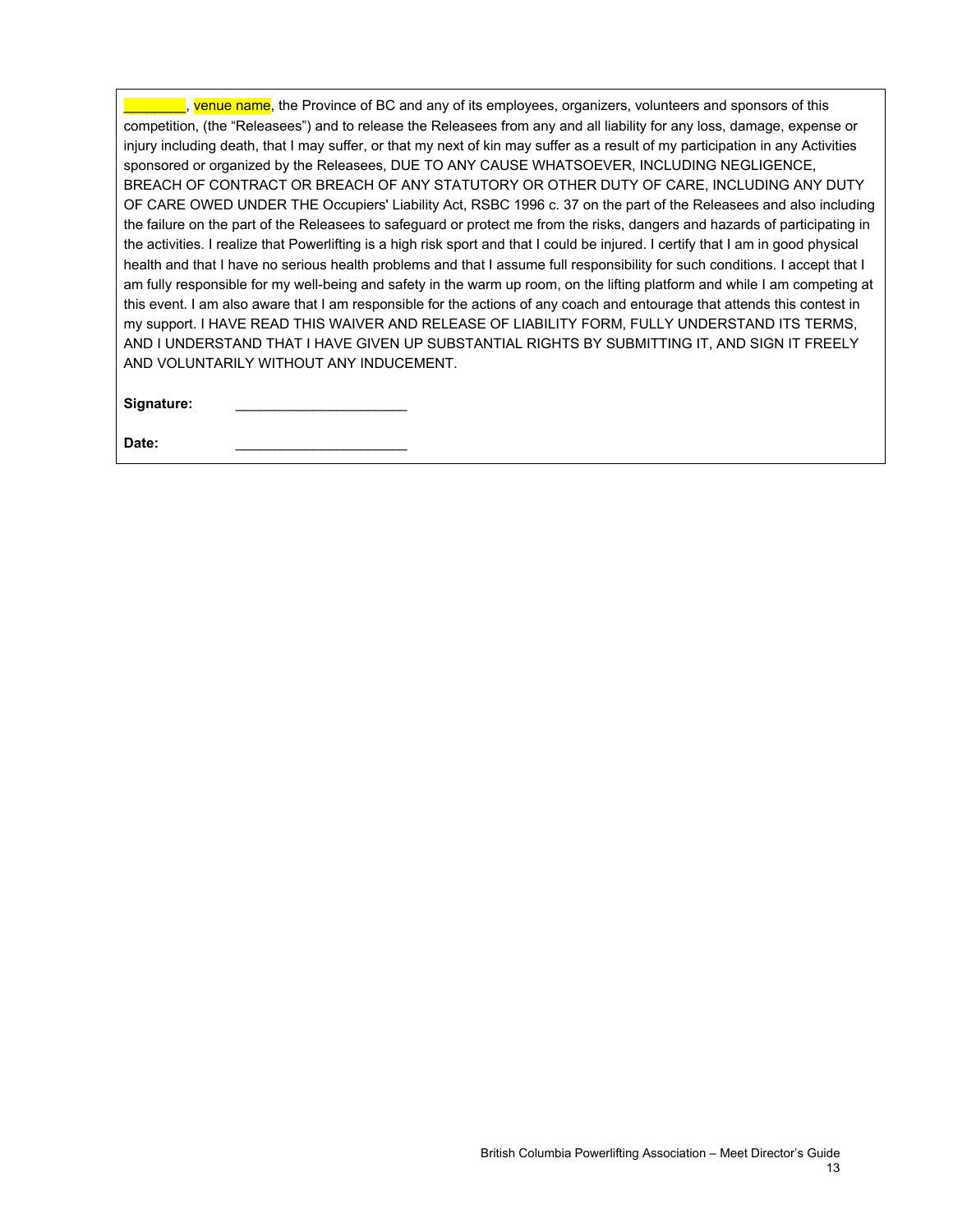### **Event Promotion and Sponsorship**

Once your competition has been approved, all competition information will need to be sent to the BCPA webmaster to post on the BCPA and CPU websites. Also, CPU Bylaws specify that notification and a copy of the contest entry form or link to online entry form must reach the CPU website administrator at least six weeks prior to the event first posting on the CPU website.

Any event artwork will need to be sent to the BCPA for approval, e.g. posters, T-shirt designs, programs and logos. Any event poster must include WADA and BCPA logos. The BCPA will also use your event logo and poster as its Facebook banner, if provided. The banner size will need to be at least 820 pixels wide and 360 pixels tall, with non-essential image and text elements inside a safe zone of 24 pixels from the top and bottom and 90 pixels from the left and right edges. The logo must also be provided as a square image 2048 pixels wide by 2048 pixels tall.

Let as many people as possible know about the competition. The more you promote, the more interest it creates for both registration and spectators. The BCPA can assist in the promotion by re-posting or sharing your posts on its social media.

It is at your discretion to obtain sponsorship for your event. Sponsors can help promote your event and assist with small costs, as well as donate prizes to be won. Reach out to local businesses with a tailored email or approach and come up with some ideas on how to create value for your athletes and volunteers. Be mindful that when receiving prizes or gift packs from supplement companies, that any supplement products given to athletes should be checked to ensure there are no banned substances.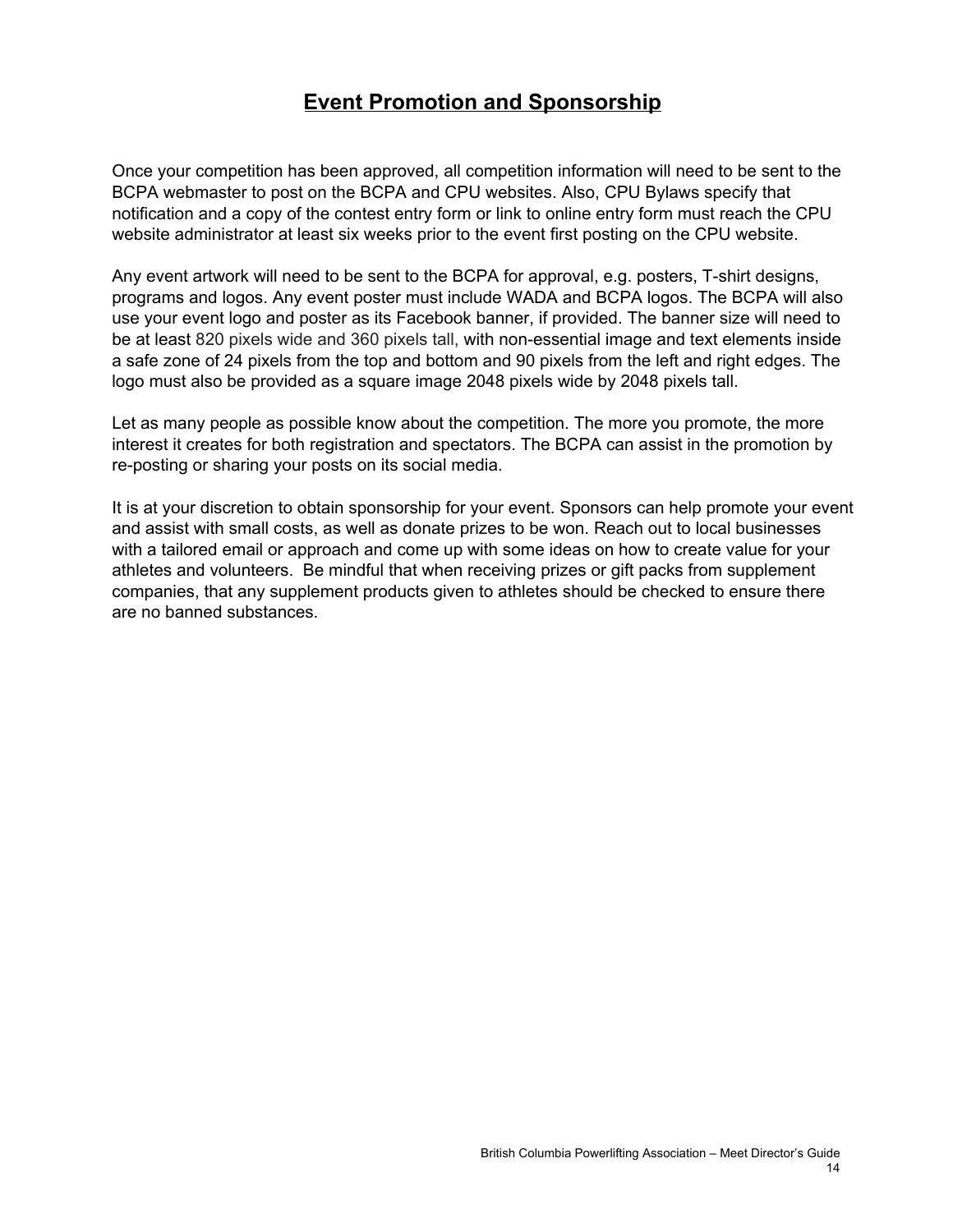### **Creating a Roster and Flight Schedule**

#### **Roster**

E.

The lifters' roster is a complete list of all the athletes competing at your event and will include the name and location of your event.

For ease of reference, the athletes will be grouped into their respective gender and should be sorted and listed as follows:

- Age Class: Start with sub-juniors and ending with the masters.
- Weight class: Lowest to Highest.
- Athlete name: Listed alphabetically.
- Lifting category: Unequipped or Equipped.

We have found that creating a Google Sheet works best as edits can be made to the roster without having to post a new link each time.

2019 BCPA Women's Provincial Championships

|                | 6 P              | 75%                                          | £      | %<br>0.      | $.00 \t123*$            | Default (Ari |
|----------------|------------------|----------------------------------------------|--------|--------------|-------------------------|--------------|
|                |                  |                                              |        |              |                         |              |
|                | A                | B                                            | C      | D            | Ε                       | F            |
| 1              |                  | 2019 BCPA Women's Provincial Championships   |        |              |                         |              |
| $\overline{c}$ |                  | Saturday October 12th                        |        |              |                         |              |
| 3              |                  | Massey Theatre, 735 8th Ave, New Westminster |        |              |                         |              |
| 4              | <b>Last Name</b> | <b>First Name</b>                            | WtCl   | Age Division | <b>Lifting Category</b> |              |
| 5              | Chen             | Fiona                                        | 57     | Junior       | Unequipped              |              |
| 6              | Farlinger        | Rachel                                       | 57     | Junior       | Unequipped              |              |
| $\overline{7}$ | Koshikawa        | Momoka                                       | 63     | Junior       | Unequipped              |              |
| 8              | Nasol            | Jolina Mae                                   | 63     | Junior       | Unequipped              |              |
| 9              | Peterson         | Zoe                                          | 63     | Junior       | Unequipped              |              |
| 10             | Cloutier         | Rachel                                       | 72     | Junior       | Unequipped              |              |
| 11             | Peralta          | Dionne                                       | 47     | Open         | Unequipped              |              |
| 12             | <b>Nelson</b>    | Teri-Lynn                                    | 52     | Open         | Unequipped              |              |
| 13             | Chen             | Pei                                          | 57     | Open         | Unequipped              |              |
| 14             | Le               | Tu                                           | 57     | Open         | Unequipped              |              |
| 15             | Leighton         | Cynthia                                      | 57     | Open         | Unequipped              |              |
| 16             | Rasing           | Carla Angela                                 | 57     | Open         | Unequipped              |              |
| 17             | Sabino           | Jenna                                        | 57     | Open         | Unequipped              |              |
| 18             | Southwood        | Hannah                                       | 57     | Open         | Unequipped              |              |
| 19             | Jones            | Veronica                                     | 63     | Open         | Unequipped              |              |
| 20             | Kvist            | Julianna                                     | 63     | Open         | Unequipped              |              |
| 21             | Wong             | Elysee                                       | 63     | Open         | Unequipped              |              |
| 22             | Bill             | Jessica                                      | 72     | Open         | Unequipped              |              |
| 23             | Campbell         | Kelley                                       | 72     | Open         | Unequipped              |              |
| 24             | Chan-McLeod      | Caitlin                                      | 72     | Open         | Unequipped              |              |
| 25             | St. Godard       | Jasmine                                      | 84     | Open         | Unequipped              |              |
| 26             | <b>Broadbent</b> | Bianca                                       | $84+$  | Open         | Unequipped              |              |
| 27             | Farquharson      | Elizabeth                                    | $84+$  | Open         | Unequipped              |              |
| 28             | Yamazaki         | Wendy                                        | 57     | Master 1     | Unequipped              |              |
| 29             | Smythe           | Carmela                                      | 63     | Master 1     | <b>Unequipped</b>       |              |
| COL.           | $n =$            | $21 - 24$                                    | $\sim$ | $1.8 - 1.5$  | $1.1 - 1.1$             |              |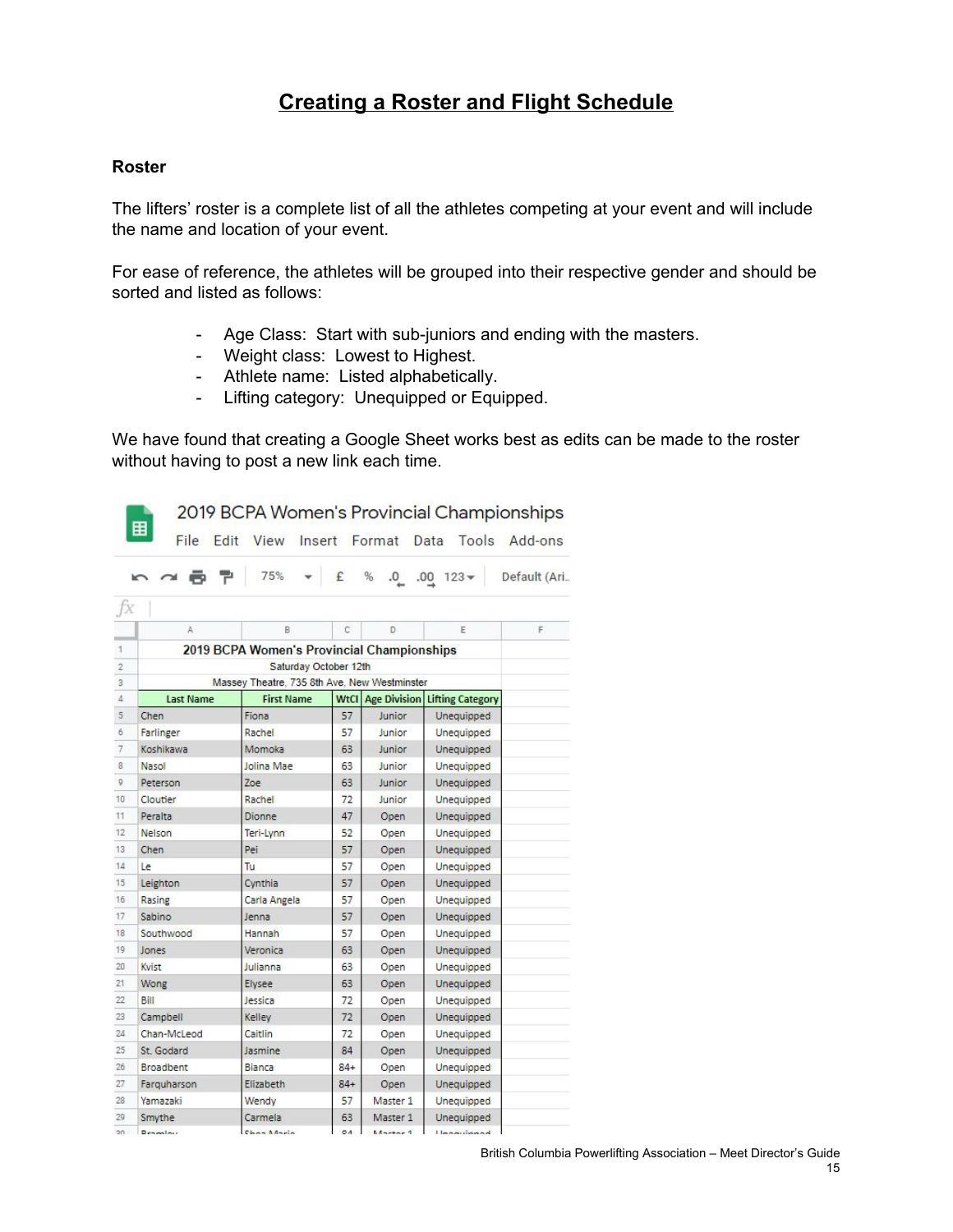#### **Flight Schedule**

<sup>31</sup> Hess Kimberley 84+ Master 1 Unequipped 12

The flight schedule is what the athletes will rely on for when their respective weigh-in and lifting times are and as to what flight they will be slotted into.

When creating the flight schedule, there is no definitive way of sorting the athletes. It is ideal to have an equal amount of lifters for each flight; however, each flight cannot exceed 14 lifters. In single lift Bench Press Championships groups of up to 20 may be formed. A session can be composed of a single bodyweight category or any combination of bodyweight categories at the discretion of the organizer for purposes of presentation. An effort must be made to group similar weight classes and age divisions into the same session. We also recommend not to exceed 2 flights per session.

If there are any questions on how to organize the flight schedule, the BCPA Executive should be contacted.

|                | $\sim$ $\sim$      | 렬<br><b>PR</b>                                | 72%  | £<br>٠              | %<br>.0 0.00 123                           |    | 11<br>Calibri<br>÷                           | $\, {\bf B}$<br>$\mathbf{v}$ |      | $I$ $\frac{1}{2}$ $\frac{1}{2}$ $\frac{1}{2}$ . | 田 田 - 三 -                     |    |
|----------------|--------------------|-----------------------------------------------|------|---------------------|--------------------------------------------|----|----------------------------------------------|------------------------------|------|-------------------------------------------------|-------------------------------|----|
| fx             |                    |                                               |      |                     |                                            |    |                                              |                              |      |                                                 |                               |    |
|                | A                  | B                                             | c.   | D.                  | Ε                                          | F  | G<br>$\overline{H}$                          |                              | J.   | K.                                              | L                             | M  |
| $\top$         |                    |                                               |      |                     |                                            |    | 2019 BCPA Women's Provincial Championships   |                              |      |                                                 |                               |    |
| $\mathbf{2}$   |                    |                                               |      |                     |                                            |    | Saturday October 12th                        |                              |      |                                                 |                               |    |
| s.             |                    |                                               |      |                     |                                            |    | Massey Theatre, 735 8th Ave, New Westminster |                              |      |                                                 |                               |    |
| $\overline{4}$ |                    | Session 1 - Weigh-in 8:00 am Lifting 10:00 am |      |                     |                                            |    | Session 2 - Weigh-in 2:00 pm Lifting 4:00 pm |                              |      |                                                 |                               |    |
| $5^{\circ}$    | <b>Last Name</b>   | <b>First Name</b>                             | WtCl |                     | Age Division Lifting Category Flight Count |    | <b>Last Name</b>                             | <b>First Name</b>            | WtCl | <b>Age Division</b>                             | Lifting Category Flight Count |    |
| 6              | Flight 1           |                                               |      |                     |                                            |    | Flight 1                                     |                              |      |                                                 |                               |    |
| 7              | Yamazaki           | Wendy                                         | 57   | Master 1            | Unequipped                                 |    | Kirloss                                      | Rafaela                      | 47   | Open                                            | Unequipped                    |    |
| 8              | Young              | Asia                                          | 57   | Master <sub>1</sub> | Unequipped                                 |    | Lim                                          | Caitlin                      | 47   | Open                                            | Unequipped                    |    |
| $\overline{9}$ | O'Connell          | Meghan                                        | 57   | Master 2            | Unequipped                                 |    | Peralta                                      | Dionne                       | 47   | Open                                            | Unequipped                    |    |
| 10             | Taylor             | Teresa                                        | 57   | Master 2            | Unequipped                                 |    | Sopena                                       | Denise                       | 47   | Open                                            | Unequipped                    |    |
| 11             | Wharton            | Kelly                                         | 63   | Master 2            | Unequipped                                 |    | Hindley                                      | Kelley                       | 52   | Open                                            | Unequipped                    |    |
| 12             | Kang               | Sukhdev                                       | 72   | Master 2            | Unequipped                                 |    | Joaquin                                      | Marie Jenevieve              | 52   | Open                                            | Unequipped                    |    |
| 13             | Wille              | Monica                                        | 84   | Master 2            | Unequipped                                 |    | Lillian Suit-Fong Wu Sabina                  |                              | 52   | Open                                            | Unequipped                    |    |
| 14             | Ma                 | Monica                                        | 47   | Master 3            | Unequipped                                 |    | Nelson                                       | Teri-Lynn                    | 52   | Open                                            | Unequipped                    |    |
| 15             | Eustace            | Sherry                                        | 57   | Master 3            | Unequipped                                 |    | Chen                                         | Pei                          | 57   | Open                                            | Unequipped                    |    |
| 16             | Brunjes            | Sharlene                                      | 63   | Master <sub>3</sub> | Unequipped                                 |    | Le                                           | Tu                           | 57   | Open                                            | Unequipped                    |    |
| 17             | O'Toole            | Robin                                         | 63   | Master 3            | Unequipped                                 |    | Leighton                                     | Cynthia                      | 57   | Open                                            | Unequipped                    |    |
| 18             | Needham            | Mary Stephanie                                | 72   | Master 3            | Unequipped                                 | 12 | Rasing                                       | Carla Angela                 | 57   | Open                                            | Unequipped                    |    |
| 19             | Flight 2           |                                               |      |                     |                                            |    | Sabino                                       | Jenna                        | 57   | Open                                            | Unequipped                    |    |
| 20             | Chen               | Fiona                                         | 57   | Junior              | Unequipped                                 |    | Southwood                                    | Hannah                       | 57   | Open                                            | Unequipped                    | 14 |
| 21             | Farlinger          | Rachel                                        | 57   | Junior              | Unequipped                                 |    | Flight 2                                     |                              |      |                                                 |                               |    |
| 22             | Koshikawa Momoka   |                                               | 63   | Junior              | Unequipped                                 |    | Bill                                         | Jessica                      | 72   | Open                                            | Unequipped                    |    |
| 22             | Nasol              | Jolina Mae                                    | 63   | Junior              | Unequipped                                 |    | Campbell                                     | Kelley                       | 72   | Open                                            | Unequipped                    |    |
| 24             | Peterson           | Zoe                                           | 63   | Junior              | Unequipped                                 |    | Chan-McLeod                                  | Caitlin                      | 72   | Open                                            | Unequipped                    |    |
| 25             | Snobelen           | Sophia                                        | 63   | Junior              | Unequipped                                 |    | Clayton                                      | Victoria                     | 72   | Open                                            | Unequipped                    |    |
| 26             | Hart               | Nicole                                        | 63   | Master 1            | Unequipped                                 |    | Gnyra                                        | Michelle                     | 72   | Open                                            | Unequipped                    |    |
| 27             | Smythe             | Carmela                                       | 63   | Master 1            | Unequipped                                 |    | Mahovlic                                     | April                        | 72   | Open                                            | Unequipped                    |    |
| 28             | Bramley            | Shea Marie                                    | 84   | Master 1            | Unequipped                                 |    | Mann                                         | Camilla                      | 72   | Open                                            | Unequipped                    |    |
| 29             | Haupt              | Morgan                                        | 84   | Master 1            | Unequipped                                 |    | Welch                                        | Angela                       | 72   | Open.                                           | Unequipped                    |    |
| 30             | Middleton Mary Ann |                                               | 84   | Master 1            | Unequipped                                 |    | Welgush                                      | Lindsey Dawn                 | 72   | Open                                            | Unequipped                    |    |

St. Godard

Jasmine

72 Open Unequipped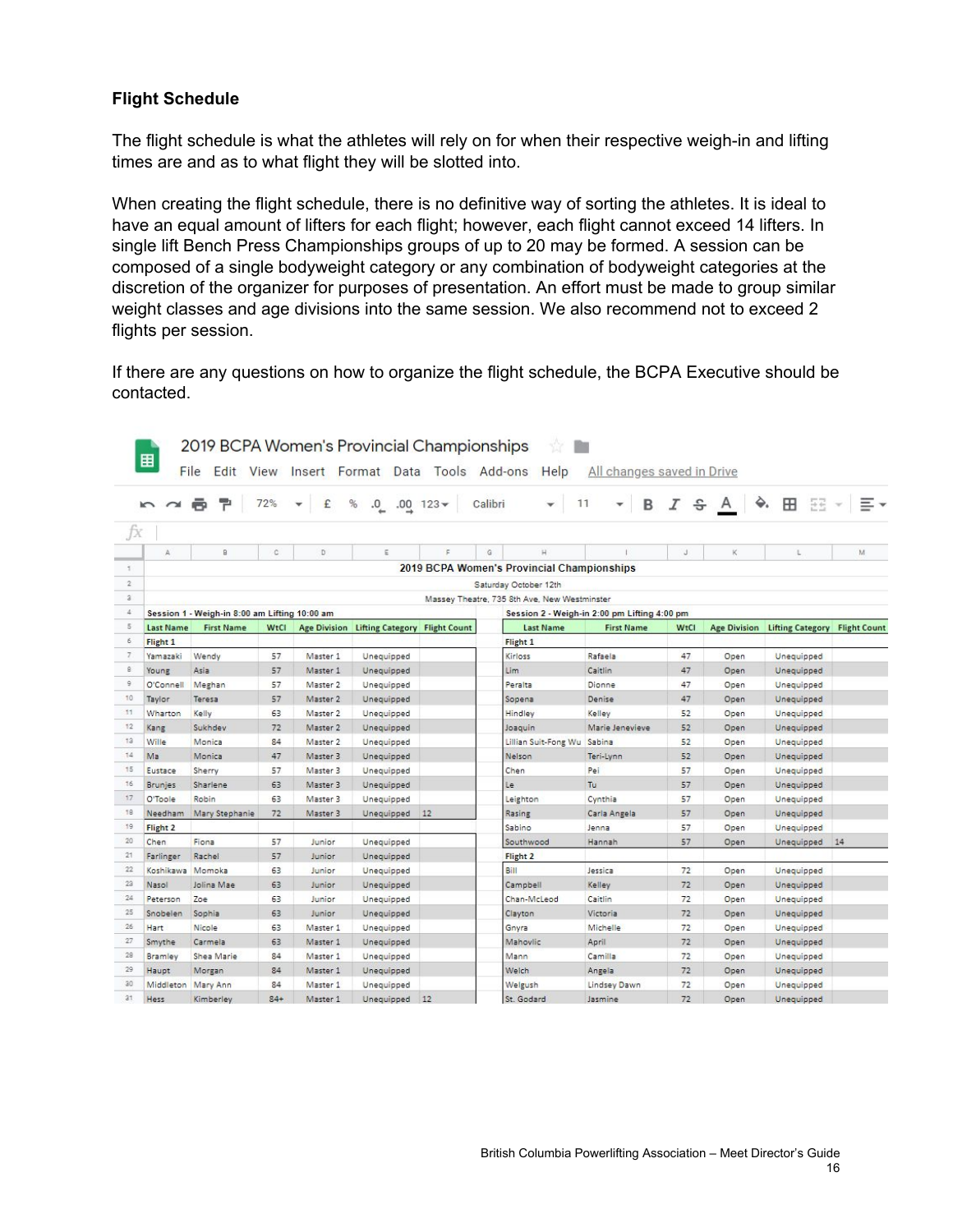# **Volunteers**

**As the Meet Director, you are responsible for providing and scheduling all volunteers for the competition excluding referees and scorekeepers**. Your volunteers are absolutely essential for your competition to run and special care should be taken to obtain the very best people to volunteer. When scheduling volunteers, request that they arrive **30 minute** prior to the start of their shift. It is required that adequate food and beverages are provided to all volunteers.

Remember, if the volunteers are not treated well they are less likely to help out in the future. Poor treatment of the volunteers may affect the Meet Director's chances of being able to host future events.

#### **Referees and Scorekeepers**

Referees and Scorekeepers and Scorekeepers' Assistants are provided by the BCPA. You will need to notify the Officiating and Scorekeepers' Chairperson to make arrangements to have them available for your competition. [officiating@bc-powerlifting.com](mailto:officiating@bc-powerlifting.com)

#### **First Aid Attendant**

In accordance with the IPF Rules, a volunteer with First Aid training must be present at all sanctioned competitions. Check with your BCPA liaison to confirm that one will be present.

#### **Required Volunteers**

You will need to recruit volunteers for the following positions:

● Minimum of 5 for setup **and** teardown

#### **PER SESSION**

- 1 Announcer
- 1 Expeditor
- 1 Registration / Admission
- Platform Chief
- 3-5 Spotter / Loaders
- Warm-Up Room Marshall *(optional)*

#### **Announcer:**

Your Announcer acts as the Master of Ceremonies for your event. They should be comfortable with speaking publicly and if possible, have experience at announcing at past competitions. The Announcer announces the weight required for the next attempt and the name of the lifter. When the bar is loaded and the platform cleared, the Head Referee will indicate that fact to the Announcer, who in turn announces that "The Bar is Loaded", and calls the lifter by name to the platform.

#### **Expeditor:**

The Expeditor will be responsible for taking the attempts from all lifters. They will also ensure that all attempts will be submitted within the 1 minute time allowance.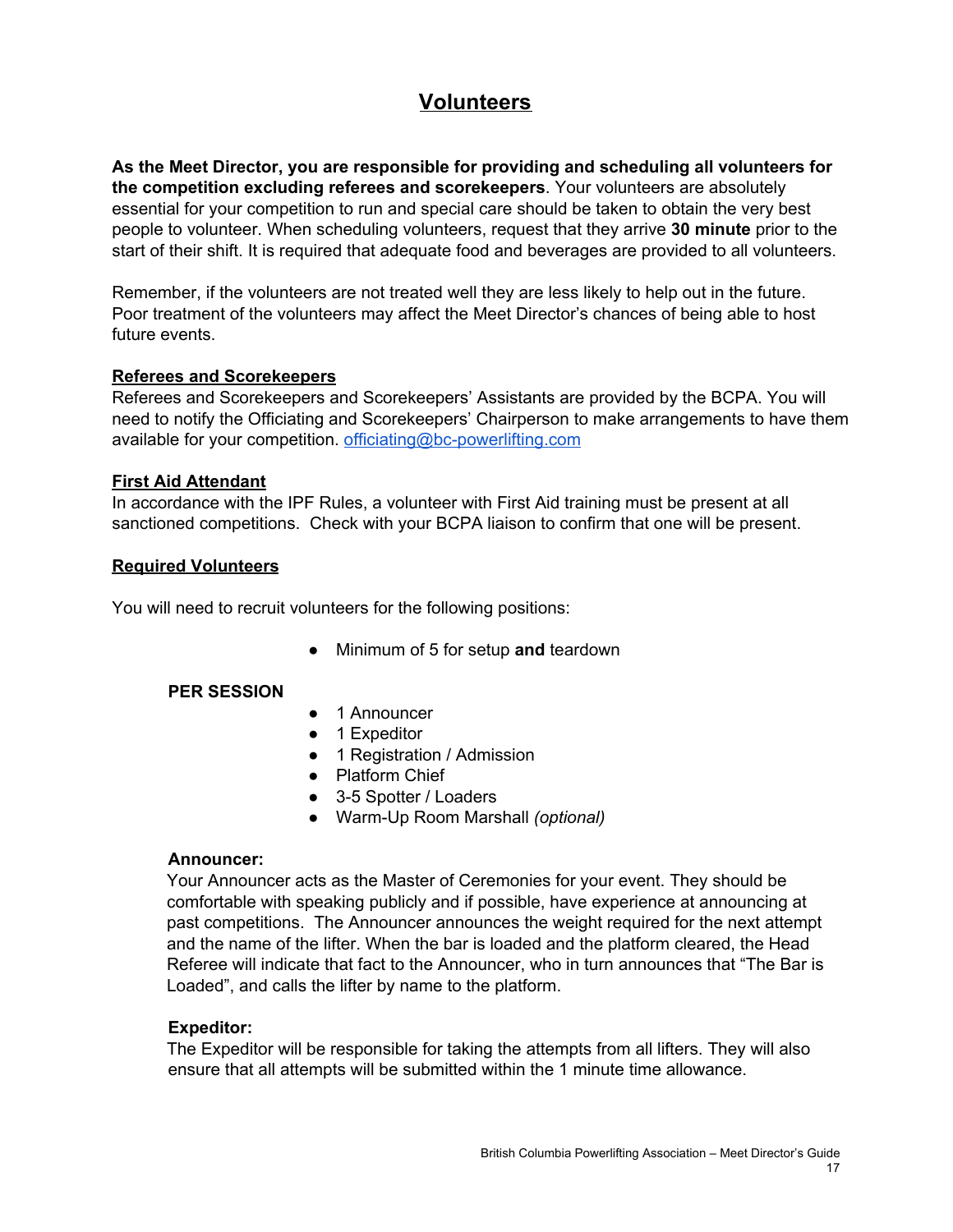#### **Registration / Admission:**

One volunteer can take on both of these roles.This person would be responsible for handing out t-shirts and gift bags (if any) to the athletes and collecting admission fees from the spectators.

At the start of the session, the volunteer would assist at the Equipment Check table by providing the athlete with his/her competition t-shirt (if one is provided) and/or the coach's wristband or badge. Once all of the athletes have checked in, that volunteer can take over at your admissions table. It is at your discretion as to whether or not you wish to charge admission for your event - it is not mandatory.

#### **Platform Chief:**

The Platform Chief must have spotting and loading experience. They will ensure that the weight called is the weight loaded onto the bar and the bar is properly centered and clean. A load chart will be provided to the Platform Chief.

#### **Spotters / Loaders:**

Responsible for loading and unloading the bar, adjusting squat rack heights and bench rack and safety heights, cleaning the bar and platform and ensuring that the platform is well maintained. You will need at least three strong and competent people, preferably with experience to keep your competition moving at a proper pace. There needs to be at least 3 and no more than 5 spotters / loaders on the platform at all times.

The loading/unloading of the bar should happen safely and as quickly as possible. In a competition of 30 people, or 270 lifts, **an extra 15 seconds on each one means over an hour longer** for the contest. These people must be constantly vigilant during actual attempts to avoid injury to the lifter, but also allow the lifter every attempt to complete their lift. At no time during the attempt shall a spotter touch the lifter with the exception of being told by the Head Referee or lifters themselves to "Take" or "Replace the Bar", or in the case of catastrophic failure. The spotters will then assist the lifter in returning the bar back to the rack.

#### **Warm-Up Room Marshall** *(Optional)***:**

Responsible for ensuring that only lifters and coaches are present in staging area and warm-up room. They are also responsible for ensuring that all lifters and coaches are conducting themselves in a safe and sportsmanlike manner. They are also responsible for ensuring that all equipment loaned by the BCPA is not abused or damaged by the athletes and coaches in the warm-up room.

#### **Time Keeper** *(Optional)***:**

The Time Keeper is responsible for accurately recording the time lapses between the call to the bar and the commencement of the attempt. The Time Keeper is also responsible for all other time allowances (e.g. 30 seconds for the lifter to leave the platform). *When the DRL Referee Lighting system is used, a Timekeeper will not be required*. *The BCPA aims to use the DRL Referee Lighting system for all competitions, but in the event it is not available the meet director will be notified. A Time Keeper will need to be assigned in the event the DRL system fails during the competition.*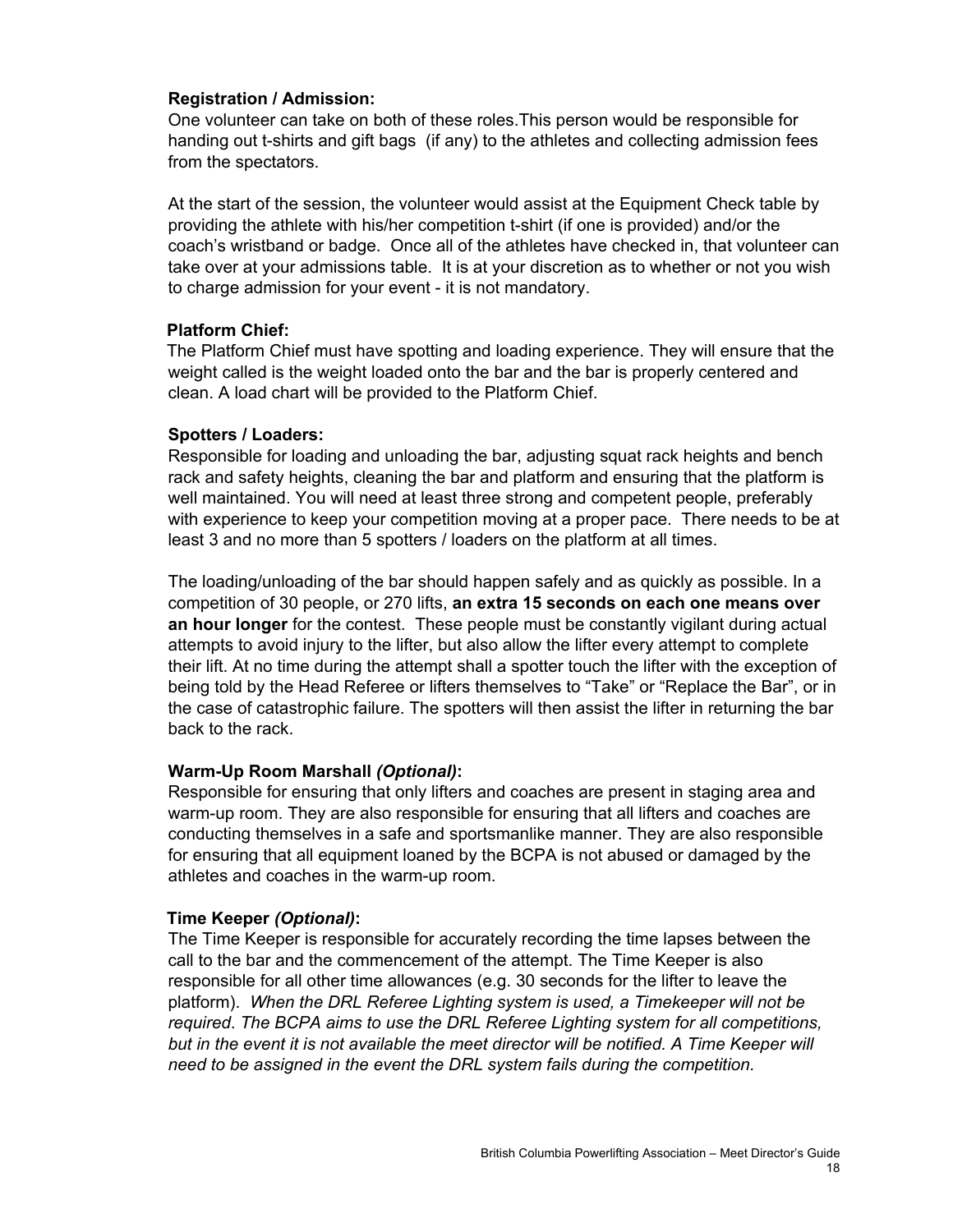# **Applicable Forms**

These forms play a vital role in a competition. All forms must be provided fully completed and legible.

The following is a list of the required forms:

- 1. Competition Sanctioning Form; <https://form.jotform.com/63086101805247>
- 2. Entry Form; (See page 11)
- 3. Score Cards / Lifter's Cards. These cards may be provided by the BCPA. Check with the Scorekeepers' Chair. <http://bc-powerlifting.com/wp-content/uploads/2019/10/Lifters-scorecard.pdf>
- 4. Equipment Check Sheets. These sheets may be provided by the BCPA. Check with the Scorekeepers' Chair. [http://bc-powerlifting.com/wp-content/uploads/2016/11/equipment\\_check.pdf](http://bc-powerlifting.com/wp-content/uploads/2016/11/equipment_check.pdf)
- 5. Weigh-in Order/ Flight Sheets Lot Sheet. These sheets may be provided by the BCPA. Check with the Scorekeepers' Chair. If you will be preparing these Sheets, you will need to assign a Lot number for each lifter. This Lot number will be used throughout the competition. The Lot number for each lifter must be provided to the Scorekeepers' Chair so that those numbers can be inputted into the score program. <http://bc-powerlifting.com/wp-content/uploads/2016/11/Weigh-In-Lot-Sheets.pdf>

Leave 3 empty spaces at the top of each Flight Order Sheet when filling out. Maximum number of lifters per flight is 14. Lot numbers for each flight are continuous, eg. Flight "A" Lot Numbers start at 1 but the first lifter will start with the number "4" and will end with "17"; Flight "B" Lot Numbers start at 18 but the first lifter will start with the number "21" and will end with 34, etc. Each lifter from each flight must have a randomly chosen lot number. To determine the lifter's lot number you can manually choose a random number by placing names in a hat and drawing the name accordingly or by using a Random Number Generator App. Note: If there are any questions regarding lot numbers, please contact the BCPA Scorekeepers' Chair.

- 6. Manual Score Sheets. <http://bc-powerlifting.com/wp-content/uploads/2016/11/Scoresheet-Template.pdf>
- 7. Attempt Cards Booklet (1 booklet per lifter plus 10 extra booklets as spares. Each booklet contains 3 squat, 3 bench and 5 deadlift attempt sheets. Please use different colored paper for each of the lifts). <http://bc-powerlifting.com/wp-content/uploads/2016/11/ATTEMPT-BP-ONLY-1.pdf> <http://bc-powerlifting.com/wp-content/uploads/2016/11/ATTEMPT-SQUAT.pdf> <http://bc-powerlifting.com/wp-content/uploads/2016/11/ATTEMPT-DEADLIFT.pdf> <http://bc-powerlifting.com/wp-content/uploads/2016/11/ATTEMPT-BP-ONLY-1.pdf>
- 8. Coaches' ID tags can be in the form of lanyards, wristbands or name tags (one Coaches' ID per lifter).
- 9. Approved Equipment List (1). <https://www.powerlifting.sport/rulescodesinfo/approved-list.html>
- 10. Most up to date Provincial Records.<http://bc-powerlifting.com/records/>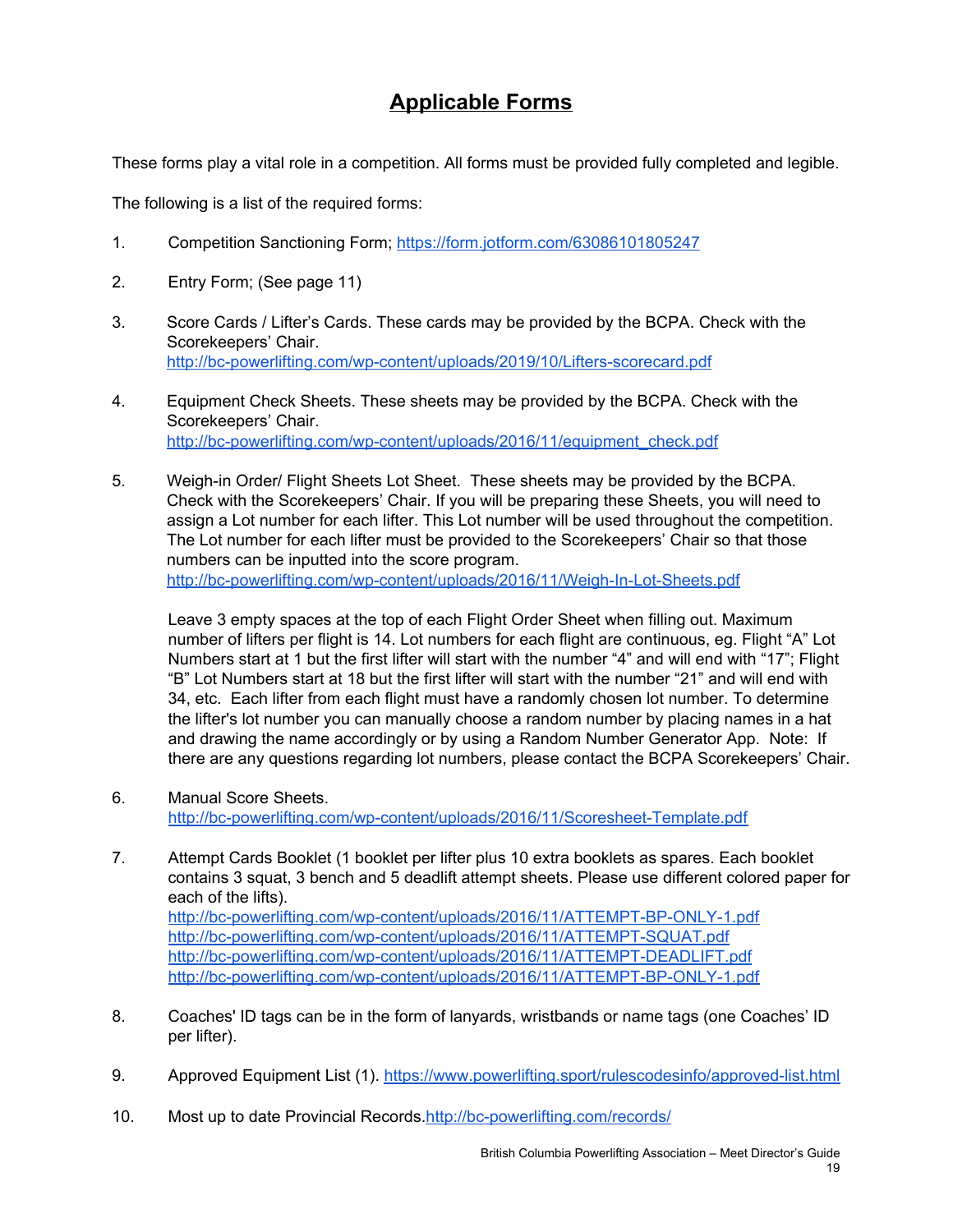# **Day of the Competition**

On the day of the competition, it is necessary that you as the meet director be available at all times. As the meet director, it will be your responsibility to:

- be on hand for the Referees and the scorekeeping table;
- ensure that the platform is working safely and efficiently;
- ensure that the warm-up room is safe and that only coaches and athletes are in the warm up room and finally;
- ensure that volunteers are happy and fed.

A Lifters' Meeting needs to be held before the start of each session at the competition. If you are unable to hold this meeting, you will need to advise the BCPA Executive, so that a qualified person can be assigned to carry out this task. The purpose of this meeting is to:

- $\bullet$  introduce the Meet Director(s);
- ensure lifters have weighed in, and submitted their lifting attempts and rack heights;
- explain the order and flow of competition;
- explain proper lifter etiquette; and
- doping control rules.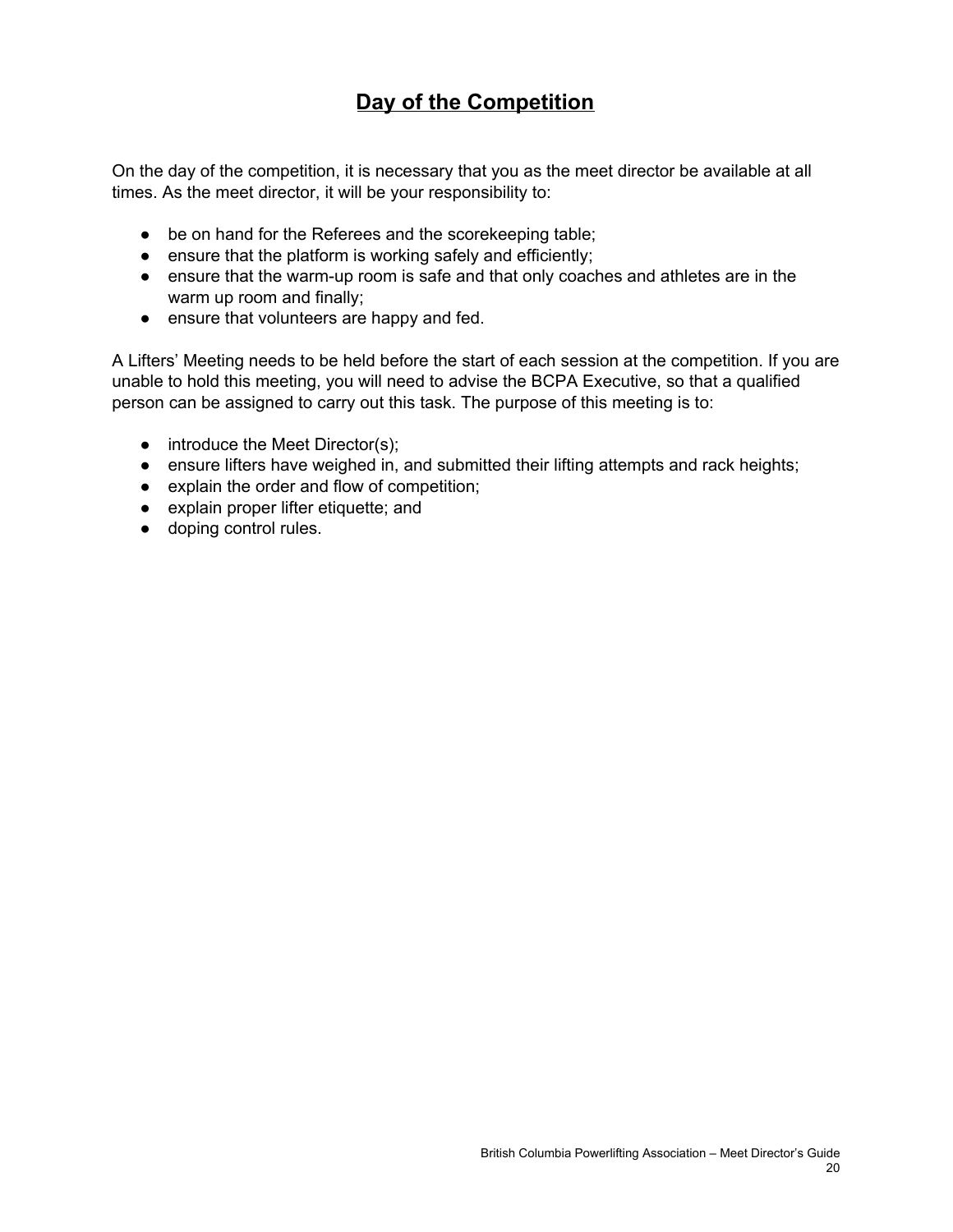### **Results**

Following the conclusion of each session in a competition, the Results will be provided by the Scorekeeper for the purpose of award's presentations. It is advised that you be available to hand out the awards to the lifters as they are presented.

At the end of the competition, you will need to make arrangements with the Scorekeepers' Chair to submit the finalized competition results to the BCPA and CPU.

Competition results must be in a Microsoft Excel file and formatted as shown in the example below.

| <b>July 27, 2019</b>           | 2019 Rally in the Valley -Kelowna, BC |                |          |                 |             |                 |                 |                 |                 |                 |                 |                 |                |                             |
|--------------------------------|---------------------------------------|----------------|----------|-----------------|-------------|-----------------|-----------------|-----------------|-----------------|-----------------|-----------------|-----------------|----------------|-----------------------------|
| <b>Name</b>                    | Cat.                                  | <b>B/W</b>     | Cls.     | SQ <sub>1</sub> | <b>SQ2</b>  | SQ <sub>3</sub> | BP <sub>1</sub> | BP <sub>2</sub> | BP <sub>3</sub> | DL <sub>1</sub> | DL <sub>2</sub> | DL <sub>3</sub> | Total          | <b>IPF</b><br><b>Points</b> |
| <b>Unequipped Women</b>        |                                       |                |          |                 |             |                 |                 |                 |                 |                 |                 |                 |                |                             |
| Katrina Lashmar                | F-JR-U                                | 62.74          | 63       | $-75$           | $-75$       | $-75$           | $\sim$          | ×,              | ×               | $\mu$           | $\blacksquare$  |                 | ٠              | ٠                           |
| <b>Madison Arnold</b>          | F-JR-U                                | 70.24          | 72       | 120             | 125         | 132.5           | 72.5            | 75              | $-77.5$         | 140             | 147.5           | 155             | 362.5          | 597.44                      |
| <b>Chloe Burnham</b>           | F-JR-U                                | 81.04          | 84       | 135             | $-142.5$    | 147.5           | 70              | 75              | $-77.5$         | $-157.5$        | 165             | 172.5           | 395            | 612.52                      |
| Arianna Gubert                 | $F-O-U$                               | 51.66          | 52       | 82.5            | 87.5        | $-90$           | 42.5            | 45              | $-47.5$         | 100             | 105             | 110             | 242.5          | 453.16                      |
| Elizabeth Fragione             | $F-O-U$                               | 62.64          | 63       | 150             | 158         | 163             | 72.5            | 77.5            | $-80$           | 150             | 157.5           | $-162.5$        | 398            | 693.28                      |
| Jenna Sabino<br>Mason Barzilay | $F-O-U$<br>$F-O-U$                    | 60.34<br>62.76 | 63<br>63 | 135<br>85       | 142.5<br>90 | 150<br>95       | 72.5<br>$-52.5$ | 77.5<br>52.5    | 80<br>57.5      | 152.5<br>107.5  | $-160$<br>117.5 | 162.5<br>125    | 392.5<br>277.5 | 696.35<br>477.75            |
|                                |                                       |                |          |                 |             |                 |                 |                 |                 |                 |                 |                 |                |                             |
| Pier Briggeman                 | $F-O-U$                               | 67.87          | 72       | 135             | 142.5       | $-150$          | 75              | 82.5            | $-85$           | 157.5           | $-165$          | $-165$          | 382.5          | 640.74                      |
| <b>Shadie Bourget</b>          | $F-O-U$                               | 71.23          | 72       | 110             | 117.5       | 122.5           | 82.5            | $-87.5$         | 87.5            | 135             | 152.5           | 157.5           | 367.5          | 602.03                      |
| <b>Teesh Castillo</b>          | $F-O-U$                               | 70.82          | 72       | 120             | 130         | 135             | 80              | 82.5            | $-87.5$         | 125             | 130             | 137.5           | 355            | 582.82                      |
| <b>April Mahovlic</b>          | $F-O-U$                               | 69.4           | 72       | 107.5           | 115         | $-127.5$        | 60              | 65              | 67.5            | 122.5           | 132.5           | 140             | 322.5          | 533.48                      |
| Sara Beatriz (Bety) Martinez   | $F-O-U$                               | 69.19          | 72       | $-80$           | 90          | 102.5           | 45              | 50              | $-55$           | 120             | 135             | 142.5           | 295            | 487.91                      |
| <b>Brittani Dovauo</b>         | $F-O-U$                               | 69.58          | 72       | 92.5            | 100         | $-105$          | 52.5            | 55              | $-57.5$         | 110             | 117.5           | 125             | 280            | 461.62                      |
| Victoria Laaber                | $F-O-U$                               | 71.61          | 72       | 100             | 107.5       | 110             | 42.5            | 45              | 47.5            | 110             | $-117.5$        | 122.5           | 280            | 456.32                      |
| <b>Stacey Silva</b>            | $F-O-U$                               | 71.69          | 72       | 85              | 92.5        | 97.5            | 42.5            | 47.5            | $-50$           | 105             | 112.5           | 115             | 260            | 423.15                      |
| Sneha Shukla                   | $F-O-U$                               | 63.25          | 72       | 62.5            | $-67.5$     | 67.5            | 50              | 52.5            | 55              | 100             | 107.5           | 112.5           | 235            | 400.70                      |
| Barbara-Ann Kubb               | $F-O-U$                               | 114.04         | $84+$    | 145             | $-155$      | $-155$          | 70              | 77.5            | 80              | 135             | 152.5           | $-157.5$        | 377.5          | 516.67                      |
| Anna-Marie Bennett             | $F-O-U$                               | 106.33         | $84+$    | $-120$          | 125         | 132.5           | 55              | 60              | 62.5            | 125             | 137.5           | $-142.5$        | 332.5          | 468.42                      |
| <b>Shelley Perkins</b>         | $F-O-U$                               | 128.55         | $84+$    | 100             | $-105$      | 105             | 60              | 65              | 70              | 120             | $-122.5$        | 137.5           | 312.5          | 416.86                      |
| Angela Ratcliffe               | $F-O-U$                               | 112.39         | $84+$    | $-112.5$        | 112.5       | 115             | 57.5            | $-62.5$         | 62.5            | 120             | 132.5           | $-140$          | 310            | 430.58                      |
| Jodi Cowtan                    | <b>F-M1-U</b>                         | 70.29          | 72       | 75              | 90          | $-97.5$         | 42.5            | $-47.5$         | $-52.5$         | 125             | 132.5           | 142.5           | 275            | 451.39                      |
| Angela Thompson                | $F-M1-U$                              | 78.02          | 84       | 80              | 85          | 95              | 57.5            | 62.5            | $-65$           | 102.5           | 110             | 115             | 272.5          | 429.68                      |
| <b>Susan White</b>             | $F-M2-U$                              | 51.36          | 52       | 70              | 75          | 80              | 35              | 40              | $-45$           | 85              | 95              | 100             | 220            | 408.68                      |
| <b>Equipped Women</b>          |                                       |                |          |                 |             |                 |                 |                 |                 |                 |                 |                 |                |                             |
| <b>Wendy Pronick</b>           | $F-0$                                 | 61.44          | 63       | 110             | 115         | 120             | $-107.5$        | 107.5           | $-110$          | 120             | 130             | 140             | 367.5          | 515.25                      |
| <b>Unequipped Men</b>          |                                       |                |          |                 |             |                 |                 |                 |                 |                 |                 |                 |                |                             |
| Noa Fedyk                      | M-SJR-U                               | 72.38          | 74       | $-142.5$        | 147.5       | 150             | 120             | $-125$          | $-125$          | $-152.5$        | $-157.5$        | 170             | 440            | 459.79                      |
| Levi Byers                     | M-SJR-U                               | 73.2           | 74       | $-125$          | 142.5       | $-152.5$        | $-100$          | 105             | 112.5           | 152.5           | 172.5           | 175             | 430            | 443.50                      |